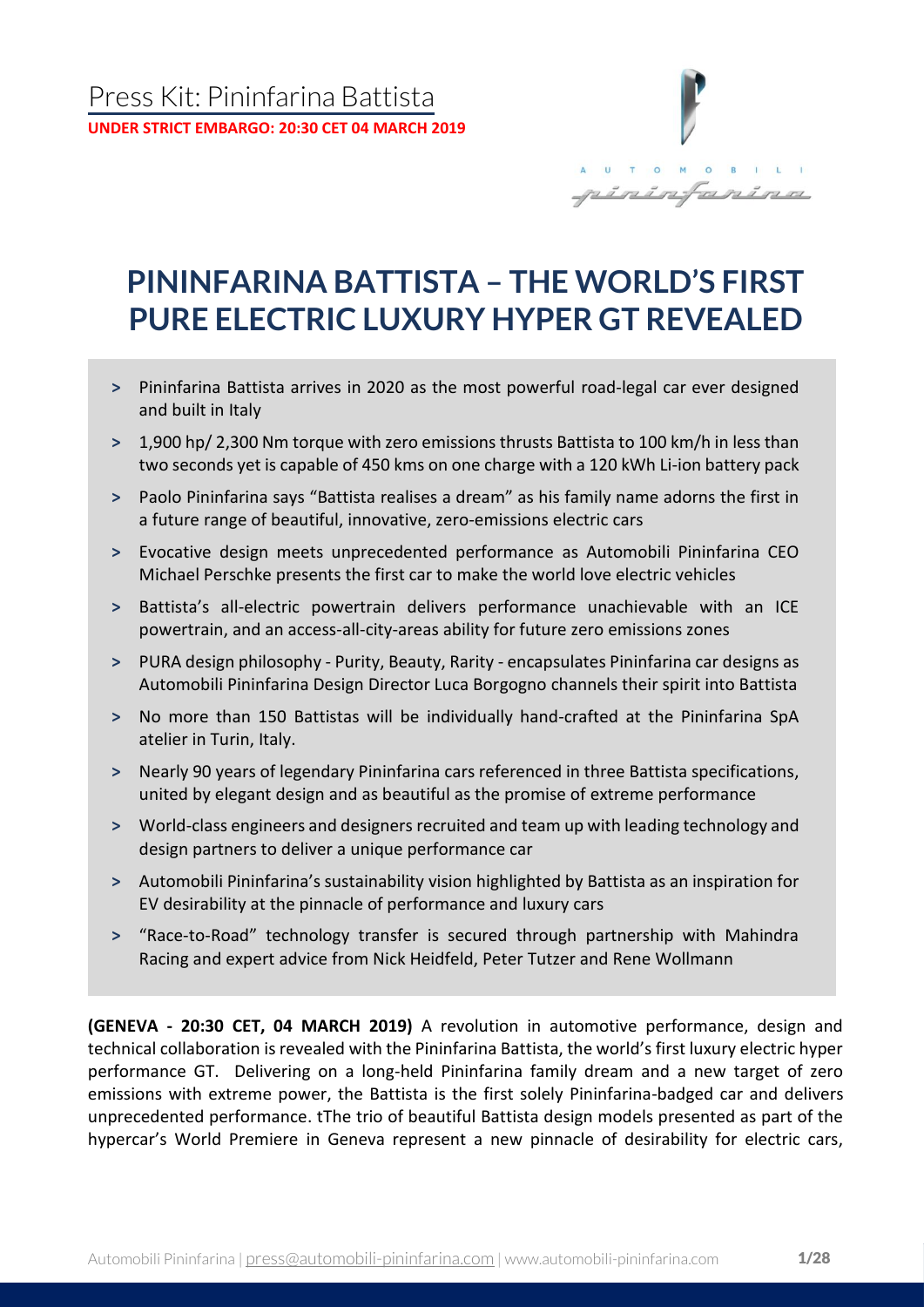stylishly resolving the paradox of beauty and performance in a pure, elegant and timeless Italian design.

When it arrives in 2020, the Battista will be the most powerful car ever designed and built in Italy and it will deliver a level of performance that is unachievable today in any road-legal sports car featuring internal combustion engine technology. Faster than a current Formula 1 race car in its 0 - 100 km/h sub-two second sprint, and with 1,900 hp and 2,300 Nm torque on tap, the Battista will combine extreme engineering and technology in a zero emissions package.

The year 2020 is also the 90<sup>th</sup> anniversary of the legendary Pininfarina SpA design house, which has taken the design brief for the Battista and produced a classic Pininfarina: an elegant form that seamlessly integrates the car's innovative engineering solutions to deliver unprecedented performance. It is the same design principle of form and function in harmony as seen in classic Pininfarina cars reaching back to the Cisitalia 202 of 1947 and through more than 100 Ferraris, the most recent of which was launched this decade.

The Pininfarina Battista's place in automotive history is defined by its name. It is the first in a range of purely electric, zero-emissions, luxury cars solely branded Pininfarina, delivering on a long-held family dream that has been carried by founder, Battista, his son Sergio, and his grandson, the current Pininfarina SpA Chairman, Paolo.

Never before has a new brand and its first car been launched with such an emotive past, relevance for the present, and potential for the future – the Battista embodies timeless design as a piece of art.

Automobili Pininfarina CEO, Michael Perschke: "*This is the most authentic and exciting automotive story imaginable. The Battista is the hypercar of the future, inspired by a legendary past. It combines true inspiration and innovation in its technical achievement and emotional appeal. Electrification unlocks the door to a new level of performance and a zero-emissions future, whilst a passion and respect for automotive history will define how this landmark car looks and feels. We aim for the Battista to be a future classic and automotive icon, writing its own page in automotive history books*."

The ingredients for success reach further than statistics and history. A group of automotive experts, the like of which have never been assembled before for the launch of a new car company, are working for Automobili Pininfarina and partnering with Pininfarina SpA and an enviable list of technology specialists headed by the likes of Rimac and Pirelli. The result is that the Battista will arrive next year having been developed through the expertise and inspiration of a team that have been integral to the launches of cars such as the Bugatti Veyron and Chiron, Ferrari Sergio, Lamborghini Urus, McLaren P1, Mercedes AMG-Project One, Pagani Zonda and Porsche Mission E.

The resulting hypercar will appeal to the world's automotive connoisseurs from a technical and aesthetic standpoint, and also because of its rarity. No more than 150 Battistas will be hand-crafted in Italy and allocated equally between the regions of North America, Europe and Middle East/Asia. Exceptional customer service will be delivered through some of the world's best luxury car retail specialists, from Los Angeles to London to Tokyo. Plans are in place for the opportunity to fully personalise each car at Pininfarina SpA's Cambiano headquarters.

The Battista will set new standards in performance and desirability for an electric car. It will be the first poster car for the EV-generation and the halo model for a range of luxury electric cars from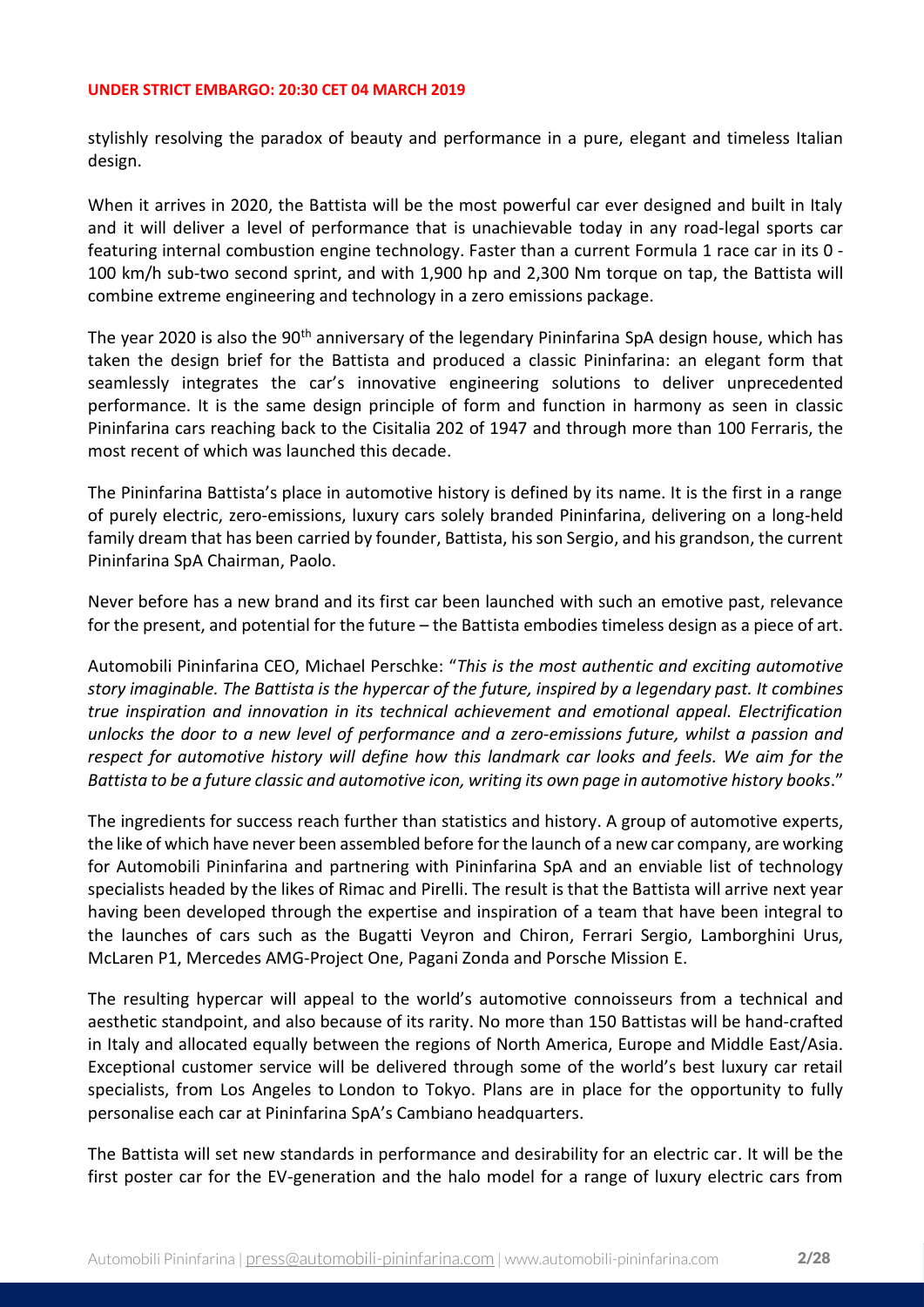Automobili Pininfarina. It is more than simply a new car reveal, but a pivotal moment in time for the new automotive environment: the first zero-emissions, Italian luxury car.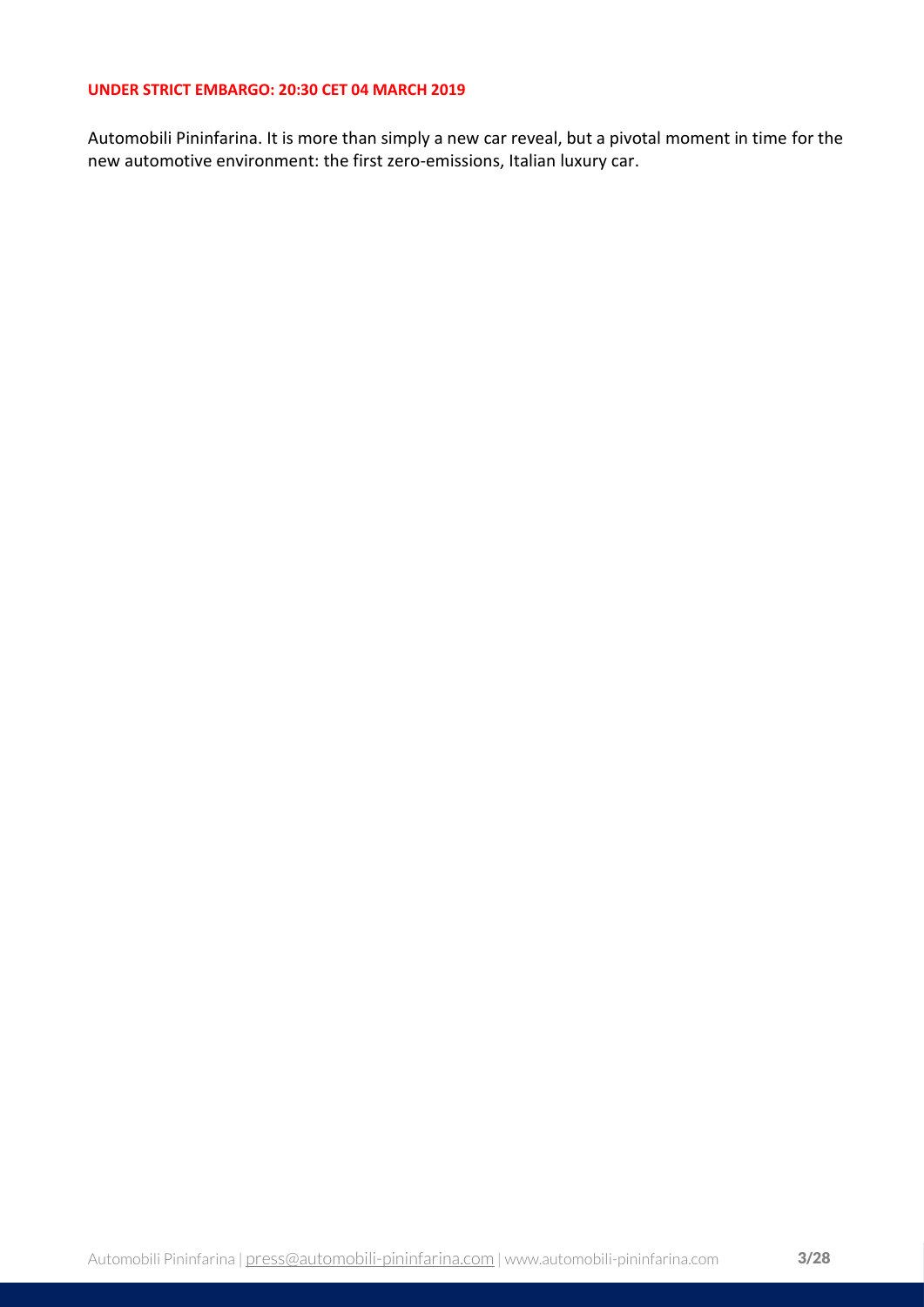## **TECHNICAL SPECIFICATIONS: PININFARINA BATTISTA**

*All data shown are target estimations and subject to confirmation by manufacturer.*

| <b>PERFORMANCE</b>      |                                                                                                                 |
|-------------------------|-----------------------------------------------------------------------------------------------------------------|
| Range                   | 450 km                                                                                                          |
| Acceleration 0-100 km/h | Under 2.0 secs.                                                                                                 |
| Acceleration 0-300 km/h | Under 12.0 secs.                                                                                                |
| Power output            | Up to 1,900 hp (1,400 kW)                                                                                       |
| Max. torque             | Up to 2,300 Nm                                                                                                  |
| Top speed               | Over 350 km/h                                                                                                   |
| <b>Drive</b>            | All-wheel-drive with torque vectoring function                                                                  |
| Drive modes             | 5 different drive modes                                                                                         |
| <b>Brakes</b>           |                                                                                                                 |
| <b>Type</b>             | Carbon-ceramic 6-piston front and rear, 390 mm front / 390 mm rear                                              |
| <b>Tyres</b>            |                                                                                                                 |
| Supplier                | Pirelli Tyre SpA                                                                                                |
| <b>Type</b>             | Bespoke Pirelli P Zero tyre (mounted on a 21-inch rim in an exclusive<br>new design for the Battista show cars) |
| <b>Body</b>             |                                                                                                                 |
| Structure               | Full-carbon fibre monocoque with carbon fibre body panels<br>Aluminium crash structure front and rear           |
| <b>Battery Pack</b>     |                                                                                                                 |
| Layout                  | T-shaped battery pack in centre tunnel and behind seats                                                         |
| Supplier                | <b>Rimac Automobili</b>                                                                                         |
| Battery energy          | 120 kWh                                                                                                         |
| <b>Charging</b>         |                                                                                                                 |
| Charging technology     | DC fast charging capability                                                                                     |
|                         |                                                                                                                 |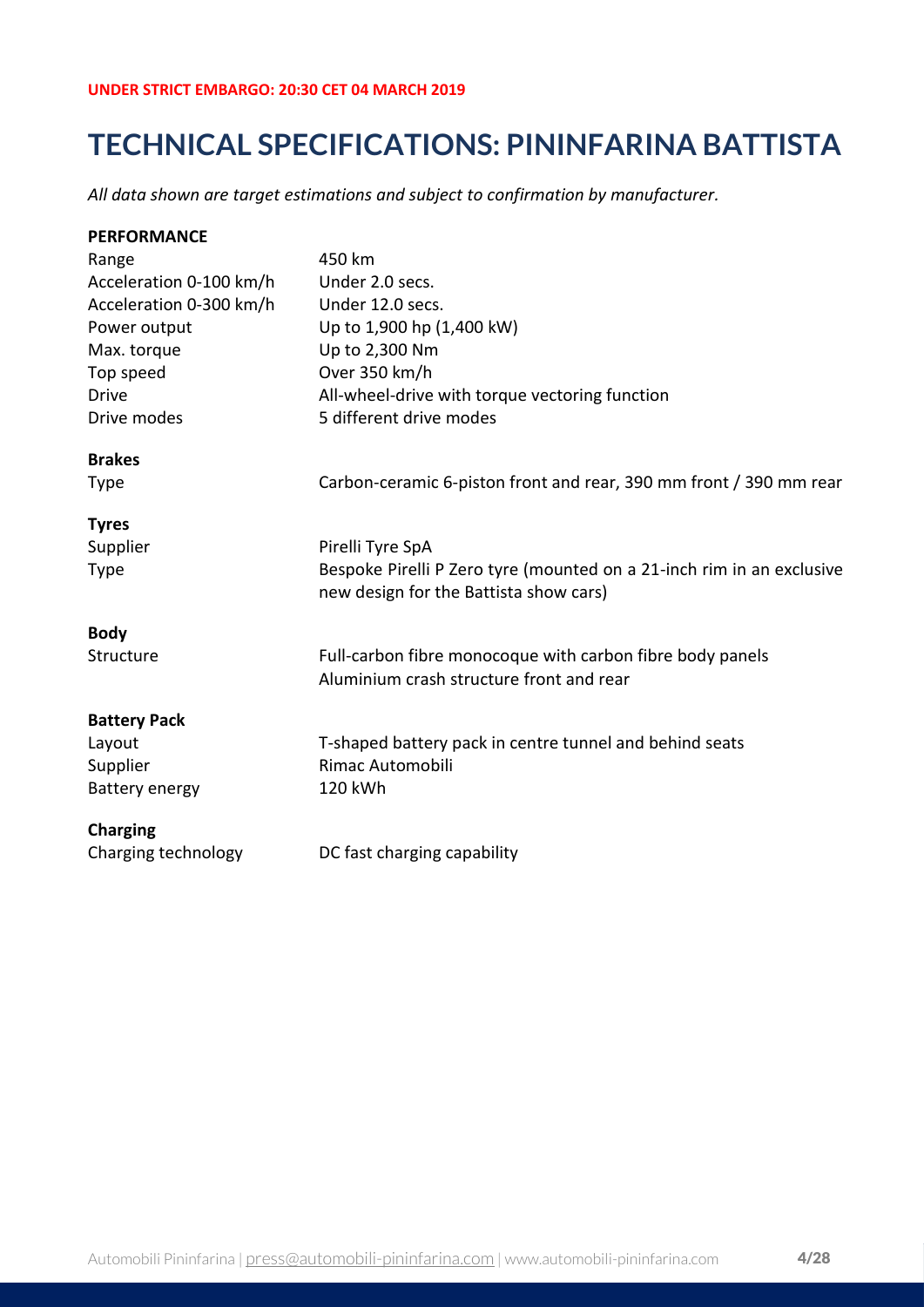# **THE PININFARINA BATTISTA: AN INTRODUCTION**

The Battista seeks to break new ground in the history of automotive when it arrives in 2020. Named after Battista 'Pinin' Farina, who founded the Carrozzeria Pininfarina coachbuilding company in 1930, the all-electric hyper GT will be designed and hand-built in very limited numbers at Pininfarina SpA under the watchful eye of Paolo Pininfarina, Battista's grandson and current Pininfarina SpA Chairman. The Battista, appropriately enough, will be the most powerful road-legal car ever designed and produced in Italy.

A carbon fibre monocoque chassis and visually stunning carbon fibre body provide the foundation and visual definition for the extreme levels of technology and functional, elegant driver-focused design solutions at the heart of the hypercar.

The result will be staggering performance for a road car: power and torque of 1,900 hp and 2,300 Nm, providing acceleration from 0 to 100 km/h in less than two seconds (faster than a current Formula 1 car), 300 km/h in less than 12 seconds and the ability to achieve a top speed of up to 350 km/h.<sup>1</sup> All with a potential zero-emissions range of up to 450 kilometres and an extreme focus on drivability.

The weight distribution of the T-shaped 120 kWh battery pack is configured to optimise the Battista's dynamic potential, with four motors independently distributing torque and power to each wheel, delivering all the benefits of modern torque vectoring. Cooling circuits and systems are based around five radiators.

Whilst the car's electronic brain serves up a thrilling new experience in dynamic driving, its braking system offers the back-up to that performance. Massive, carbon-ceramic 6-piston brakes (390 mm at the front and 390 mm at the rear) provide fade-free deceleration and hugely effective brake regeneration to the battery will be engineered into the system. The active rear wing features an air brake function.

The Battista's suspension is tuned specifically to deliver a thrilling, engaging and yet comfortable dynamic experience. The driver will be able to electronically adjust the dynamic experience through multiple modes tuned to a range of driving scenarios and will also be able to tailor the noise the 1,900 hp car makes – the Battista's on-board sound programme will focus on using vehicle hardware to generate acoustic entertainment, rather than generate artificial sounds.

Inspired by, and paying homage to, famous Pininfarina designs such as the Cisitalia 202, Ferrari Dino Berlinetta Speciale, Ferrari Modulo, and Sintesi concept cars – each ahead of its time and instantly influential when presented – the Battista will feature classic Pininfarina design cues and a unique blend of beauty and technological innovation in perfect balance. Battista owners are guaranteed the same vision, passion and innovation that comes with all the iconic Pininfarina-designed cars of the past.

 $1$  The proposed "Performance Package" aims to deliver a higher top speed in a controlled environment with specific trims and tyres – more details will be revealed at a later date.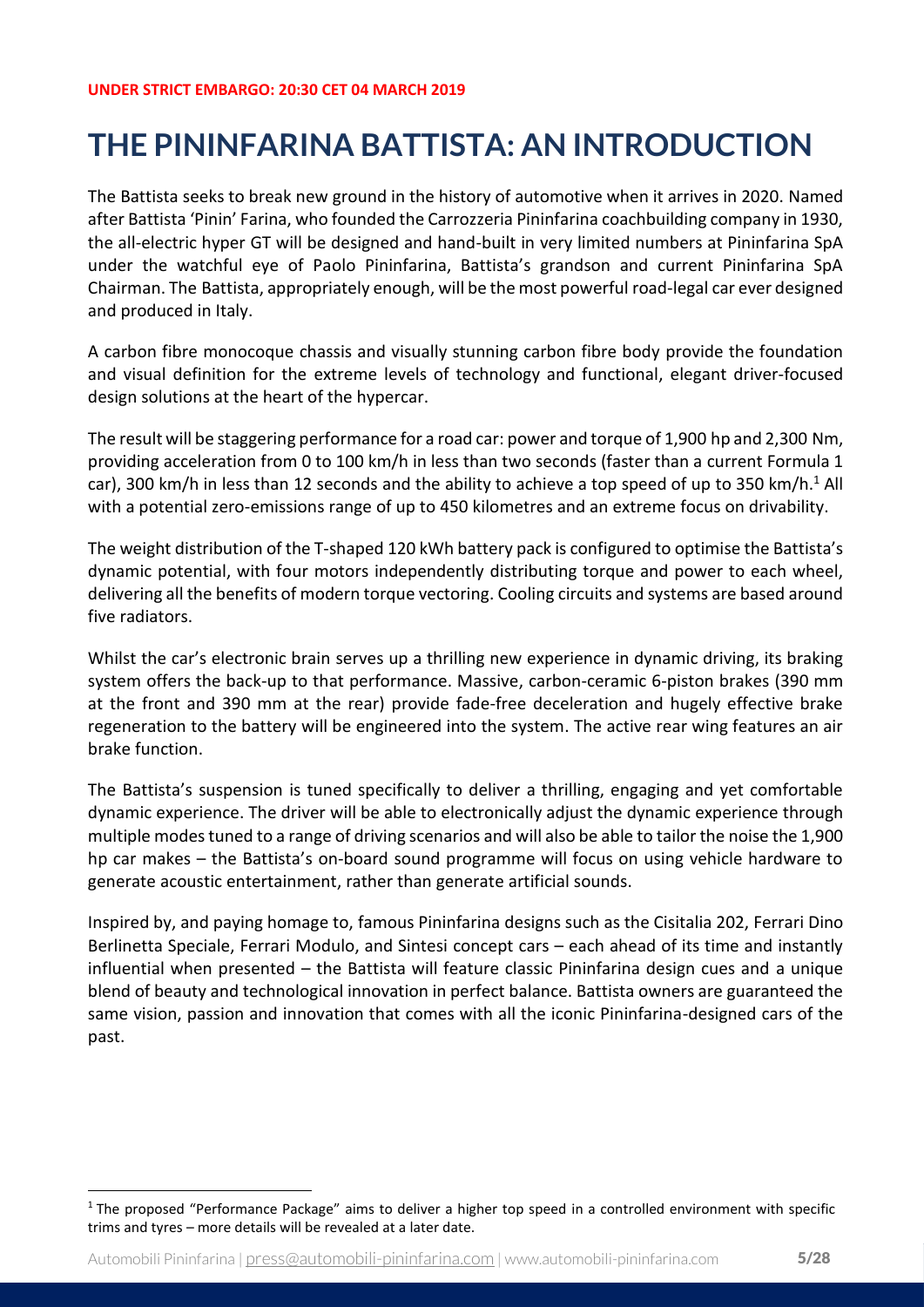### **A CELEBRATION OF BEAUTIFUL DESIGN: THREE BATTISTAS IN GENEVA**

Following a small series of successful private presentations of the PF0 - the Battista prototype design model - in North America and Europe in 2018, the wraps come off the production version of the world's first luxury electric hyper GT in unique fashion in Geneva.

The Battista is the result of a close collaboration between the Automobili Pininfarina design team, led by Luca Borgogno, and Pininfarina SpA, led by its Design Vice President Carlo Bonzanigo. Pininfarina SpA will also hand-build every Battista in Cambiano, Italy.

At the 2019 Geneva International Motor Show, Automobili Pininfarina will present two examples of the ground-breaking hypercar to prospective owners. Potential clients wishing to express interest in owning a Battista can meet the Automobili Pininfarina sales team to discuss their requirements at the new brand's stand located in Hall 2 of the Palexpo exhibition centre.

The Pininfarina SpA stand is in the adjacent Hall 1 and hosts a third Battista design model. The Pininfarina SpA team will be promoting its own specialist design and engineering services to prospective corporate clients throughout the show. Any enquiries regarding sales or specification of the Battista hypercar will however be directed to the nearby Automobili Pininfarina stand.

The three Battista specifications being presented at Geneva reflect the potential for personalisation of the 150 cars that will be produced, highlighted by the *Iconica by Automobili Pininfarina* design pack on a Blu Iconica Battista. There is an ambition and expectation that each car will be unique, which will also underline the elegance and design purity of the car acting as a blank canvas upon which owners can paint their own masterpieces, with advice from the masters-of-design in Cambiano.

A Grigio Luserna satin grey Battista features accents in satin Blu Iconica and anodized aluminium detailing. With its unique wheel design and duo-tone black and tan interior, this specification presents a strong, well-defined and dynamic expression of Pininfarina design while still remaining elegant.

The Blu Iconica Battista represents Automobili Pininfarina's signature brand colour with an interpretation of Pininfarina blue. It is a deep electric blue, reflecting the technological innovation within, and is made up of multiple layers of paint which results in a deep luxurious lustre. Aesthetically the car is more dramatic with modifications to the bonnet, visually connecting it to the windscreen via carbon fibre blades. The front wing above the front LED light strip is visually divided into two reflecting the car's rear wing graphic and unifying the overall design.

The third Battista is a pure pearlescent white called Bianco Sestriere. Small colour details hark back to historical Pininfarina cars such as the legendary Ferrari Modulo concept, a classic example of how the Italian Carrozzeria produces understated, elegant and visually striking cars. One such design detail adds a red aluminium line along the flanks between the sill and door, immediately ahead of the front wheel and running along the back from the rear wheels. This adds a 'light touch' of design, adding to the overall elegance of proportions. Red calipers and red anodized lower aluminium trims, and a darker anodized aluminium strip over the window are the limits of decoration making this Battista the most purely representative of Pininfarina's styling excellence.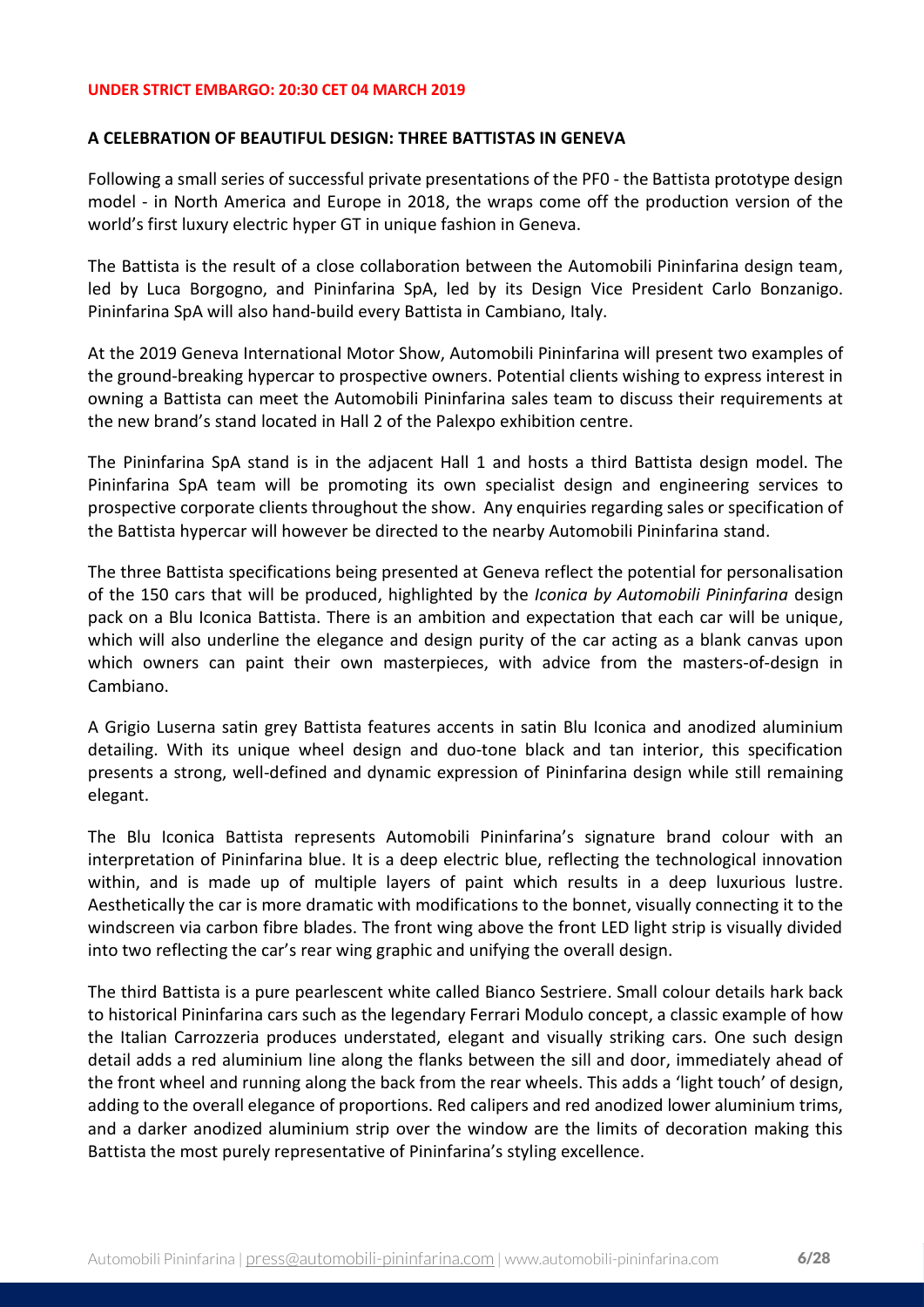The three Battistas, featuring bespoke colours defined by Automobili Pininfarina, clearly present Automobili Pininfarina's solutions for ultra-high-performance and beautiful style. Each car's exterior design also shows how to elegantly integrate active and passive aerodynamics and performance functionality.

On the inside there is an ergonomic precision bordering on obsession to the car's layout to ensure it is accessible to every driver regardless of their experience - the layout of controls completely focused on maximizing drivability at 30 km/h or 300 km/h. But this focus on ergonomics is not at the expense of style. The Battista's interior becomes a truly special place to be for either the driver or passenger.

All aluminium parts are finished in brushed anodized aluminium, with many of these parts featuring special knurling for added grip. There is a luxurious level of quilting on the seats, door inserts, centre console and knee pads. A leather insert at the twelve o'clock position on the steering wheel, and a number of dials in the cockpit are finished in anodized Blu Iconica, whilst optional carbon fibre components and a 'Battista' plate at the bottom of the steering wheel are also presented. Between the seats on the three show cars is a special plate featuring a Battista signature and a dedication to the Battista's Geneva world premiere.

Each Battista will be a beautiful, rare and pure performance car. There is no overt styling statement that defines the Battista as an electric car. The emissions-free benefits of the pure-electric powertrain do not dictate the Battista's style, drivability or luxurious ambience, allowing future owners to enjoy the luxury of a hyper GT guilt-free. Zero emissions are a given; beauty and power are the goal.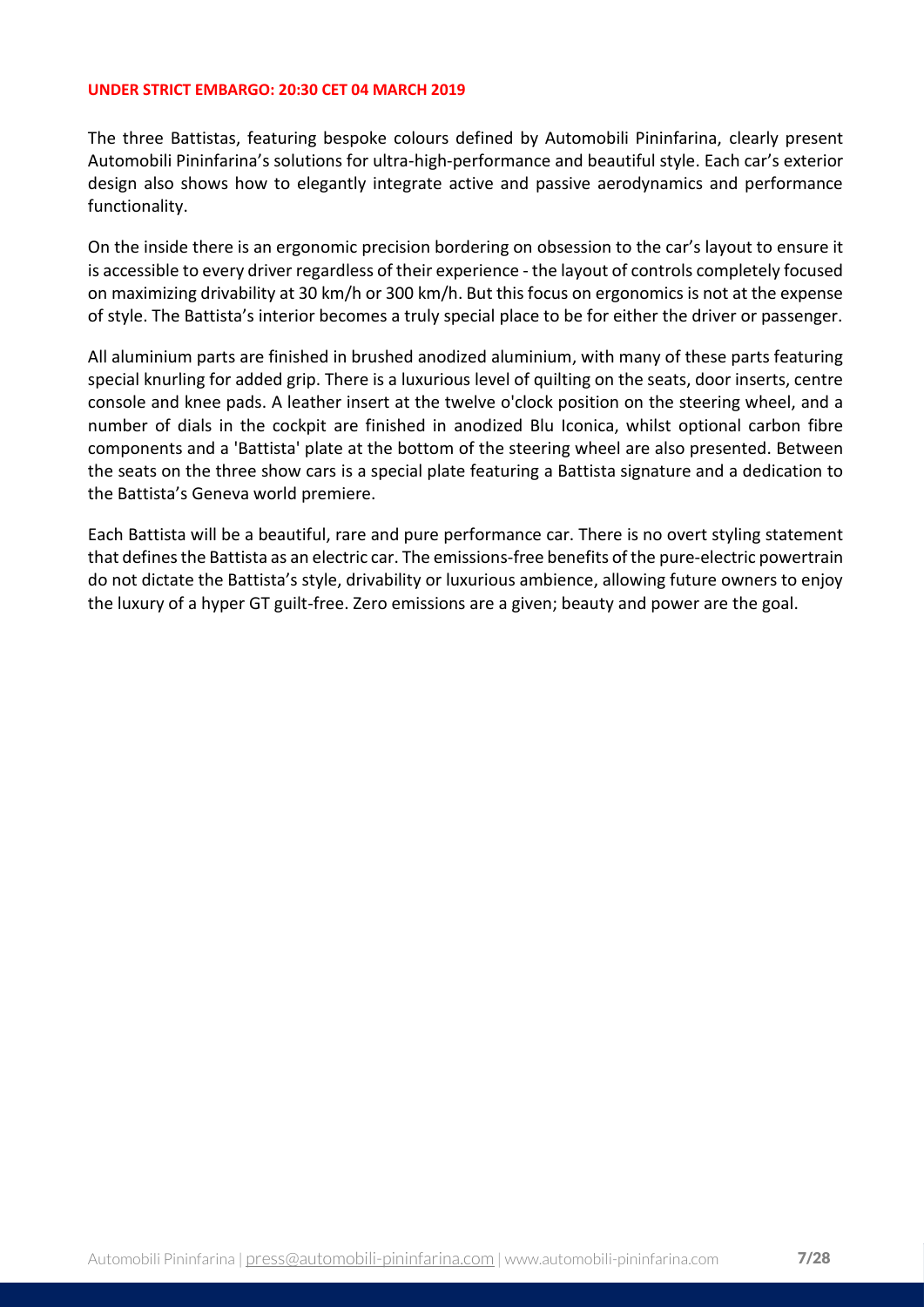## **REALISING A DREAM: AUTOMOBILI PININFARINA AND PININFARINA SPA BREAK NEW GROUND WITH THE BATTISTA**

Paolo Pininfarina, Chairman, Pininfarina SpA, said: *"This is genuinely a dream come true. My grandfather always had the vision that one day there would be a stand-alone range of Pininfarinabranded cars. This hypercar will boast world-beating performance, technological innovation and of course elegant styling. For me, we simply had to call it Battista. His dream becomes reality today as we link our glorious past with the future of motoring."*

Michael Perschke, CEO, Automobili Pininfarina, said: *"Today marks a significant step for the launch of a range of Pininfarina-branded cars beginning with the Pininfarina Battista, a car whose name alone fills us with pride. It will be the most powerful Italian-built sports car in history, the first luxury hypercar to be conceived in Italy and will deliver ground-breaking all-electric performance in a beautiful body."*

## **THE VISION FOR AUTOMOBILI PININFARINA**

Automobili Pininfarina is a brand-new car company, equipped with a clear vision developed from the dreams and ambitions of two families from different continents but with a shared passion for innovation and beauty.

As the automotive world addresses the transition from the internal combustion engine to electrification, Automobili Pininfarina launches as a purely electric car brand delivering only beautiful, exciting and highly desirable luxury cars. Over the next two decades, electrification will revolutionise car design, car ownership, and even the set-up of car companies. But from 2020, the Battista will immediately set new standards and inspire true love for EVs as the world's first luxury electric hyper GT.

In 2014 the chairmen of Pininfarina SpA and Mahindra & Mahindra Ltd discussed and agreed upon how their respective companies' strengths could combine to change the automotive landscape.

Paolo Pininfarina and Anand Mahindra shook hands on a deal that would see Mahindra & Mahindra Ltd and Tech Mahindra become majority owners of Pininfarina SpA. The relationship then developed with an agreement confirming that the legendary Italian Carrozzeria builds and designs the world's first electric luxury hyper GT through a new company called Automobili Pininfarina, whose sole objective is to design and market Pininfarina-branded cars that will embody everything that Pininfarina has stood for in its almost 90-year history: each car combining beauty and innovation ahead of its time and yet instantly desirable with timeless potential.

This handshake also started a new chapter in Pininfarina's history, supporting the Italian company, and being integral to the development and launch of a range of cars solely branded Pininfarina. This fulfilled the long-held dream of company founder Battista 'Pinin' Farina; his son Sergio; and grandson and current chairman, Paolo Pininfarina: to see Pininfarina stand as a design partner to the world's most famous car brands.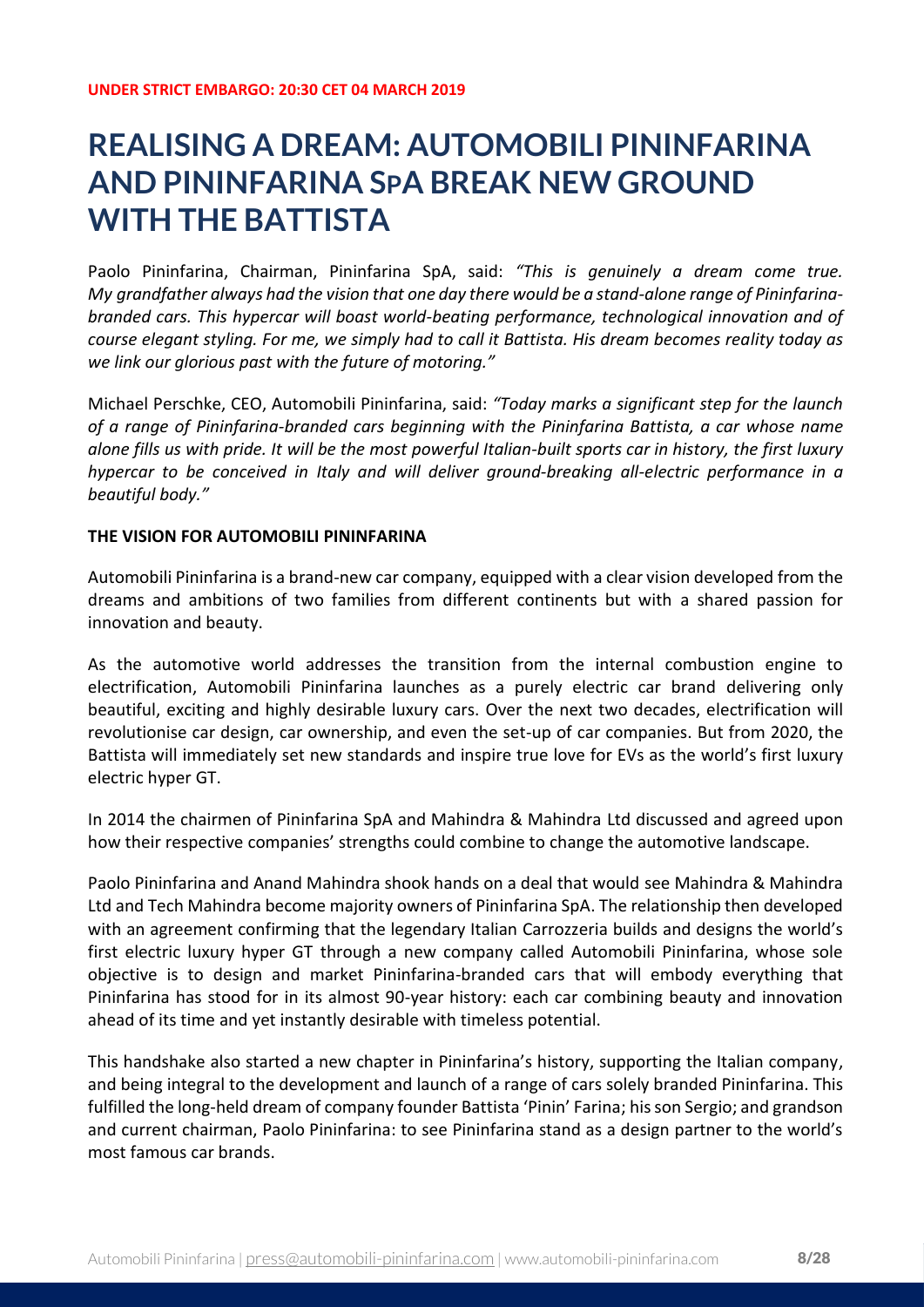### **MASTERS AT WORK**

In early 2018, under the guidance of CEO, Michael Perschke, and with investment from Mahindra & Mahindra Ltd, the newly founded company Automobili Pininfarina began assembling the team and technical partners that would be needed to launch a new car brand, a new way of doing automotive business, and a ground-breaking new car in less than three years.

The corporate ambition, business plan, focus on electrification and sustainability, and the opportunity to work with Pininfarina SpA led to a rapid and successful recruitment of an automotive dream team.

Since the brand was announced at the Rome Formula E race in April 2018, the team has incorporated expertise from the likes of Audi and Audi Sport, BMW, Bugatti, Jaguar Land Rover, Lamborghini, Lotus, McLaren, Mercedes-Benz AMG, Pagani, Porsche and Volvo. The latest high-profile recruit to the cause is Rene Wollmann who joined Automobili Pininfarina on March 1<sup>st</sup>, 2019 as Programme Director Sportscars, having been responsible for the Mercedes-AMG Project One hypercar. Mahindra Racing's Formula E driver, Nick Heidfeld, was also tempted away from the race track to become the brand's Test and Development Driver, bringing with him unique experience honed from nearly 20 years of top-level motor racing, including 183 Formula 1 races and a number of still-standing hill climb records.

The new team members have been motivated by the opportunity to build a new car brand with a famous name, and to set performance standards that are unachievable today with internal combustion engine (ICE) technology. Key to their desire to be involved was the fascination and motivation of working with a purely electric range of cars and a corporate ambition to use the halo effect of the Battista to inspire significant industry changes in sustainable car production.

Electrification and sustainability are much more than simply building cars with zero emissions. But on the road is where the story starts for the driver: a halo EV such as the Battista, and the commitment to a fully electric luxury brand, will drive awareness and desirability of electrification. As a result, the sustainability agenda is pushed back into the process of energy production and storage itself: Automobili Pininfarina's ambition is that the Battista also inspires improved sustainability in battery production and recycling, and the company is looking holistically at the sustainability challenges and opportunities that come with operating as a high-profile luxury electric car brand. The ultimate ambition is to be the most sustainable luxury car brand on the planet, from the corporate headquarters down through the supplier network. Sustainability, and luxury without guilt, is a genuine desire.

An enviable network of partner suppliers and specialist retailers is being established, motivated by the same aspirations as Automobili Pininfarina.

Rimac (powertrain and battery pack) and Pininfarina SpA (design and hand-built production) have taken headlines to-date with an initial combined €100m investment commitment from Automobili Pininfarina.

Further partnerships have been secured with Mahindra Racing's Formula E team, who revealed a Battista-liveried racing car at the Geneva unveil, Pirelli Tyre SpA who presented a Pirelli P Zero tyre mounted on a 21-inch rim in an exclusive new design for the Battista show cars, Salesforce in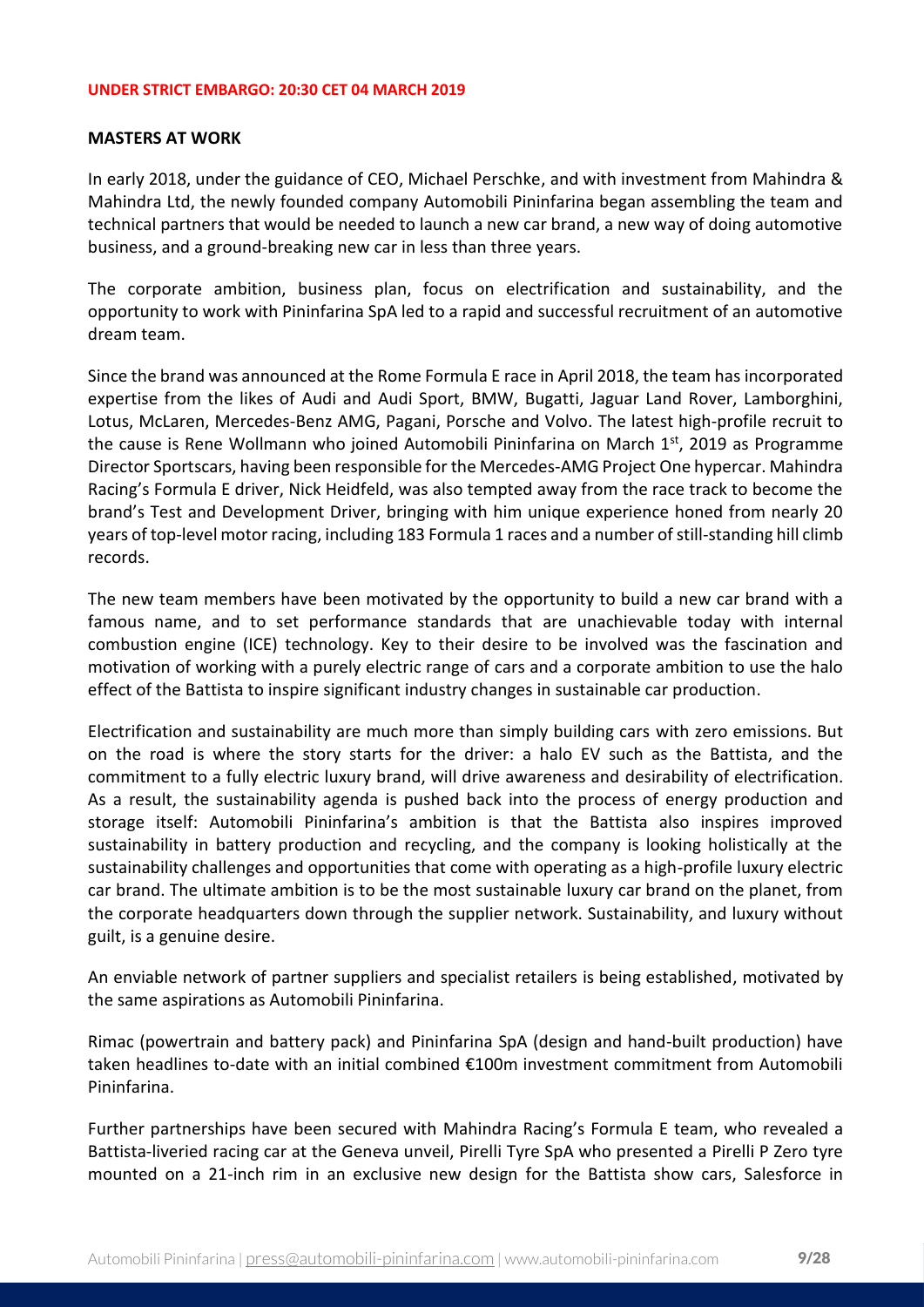California for software and connectivity solutions, and the new GreenTech Festival taking place in Berlin in May backed by former Formula 1 World Champion, Nico Rosberg.

Automobili Pininfarina has secured the first round of specialist retailers in its global network of an initial 25 partners. All are proven specialists in building strong relationships with owners of luxury and high-performance cars. The first 13 retail partners in North America and Europe are in place and taking orders for the maximum 50 Battistas that will be sold in each region. The first partners in Asia and the Middle East have also been confirmed for Hong Kong, Singapore, Dubai and Saudi Arabia as part of a combined network that will also receive a maximum of 50 cars. No more than 150 Battistas will ever be produced and the first car's arrival in the second half of 2020 will herald an annual release of luxury, electric, beautiful and innovative Pininfarina-branded cars.

Michael Perschke and Paolo Pininfarina are unified in their ambition to establish the world's first allelectric luxury car brand: a new brand steeped in Italian design heritage with its first car, the Battista, delivering an unprecedented level of desirability, innovation and performance for electric cars.

## **Michael Perschke, CEO, on Automobili Pininfarina**

"*We had to define the recipe for our "right to win". What would be the key ingredients for us to build this brand in this window of opportunity that would see us as leaders not followers.*

*"First, EVs have kicked in at entry level but not within the luxury space; we can therefore be the first mover if we collaborate and create quickly and effectively with the right partners. This identifies us as the pioneer who created a new luxury EV market, and that leadership position appeals to our clients, future employees, suppliers and specialist retailers, providing the foundation for the brand.* 

*"Second, the brand heritage and legendary design history, where the Pininfarina brand is now established as an independent automotive OEM under the corporate umbrella of "Automobili Pininfarina". Pininfarina is revered by connoisseurs, has designed over 100 Ferraris, even has an exhibit at the MoMA in New York and a market share of 25-30% every year at the Gooding auctions in Pebble Beach. It is also passionately backed by Mahindra, meaning the brand can establish itself as a luxury brand on its own merits yet with no ICE legacy.*

*"Third, the products must be right. We are looking at a number of segments, but ultimately a halo car proves that Automobili Pininfarina can be a pioneer for luxury EVs. If the Battista is a success, then it proves that zero-emissions concepts at all levels of the car industry work.*

*"Fourth, the timing for entry into the market is ideal. Like a surfer we're on the wave before the breaking point. We picked up the wave and started to communicate in 2018 and will launch before the wave breaks in 2020, Pininfarina's 90th anniversary. We can then build out quickly from 2021 into new segments in the direction we choose and be clearly recognised as an innovator.* 

*"Fifth, new modern technologies allow for much more collaborative work with best-of-breed technology partnerships such as Rimac and Salesforce. The world is now comfortable with opensource relationships and business leaders looking outside their immediate networks for the best expert advice. And Pininfarina's history is a classic example of how to make partnerships work. We have created an ecosystem of the best partners and I believe asset-light is the future model for startups to make the most of opportunities and to not always have to try and re-invent the wheel.*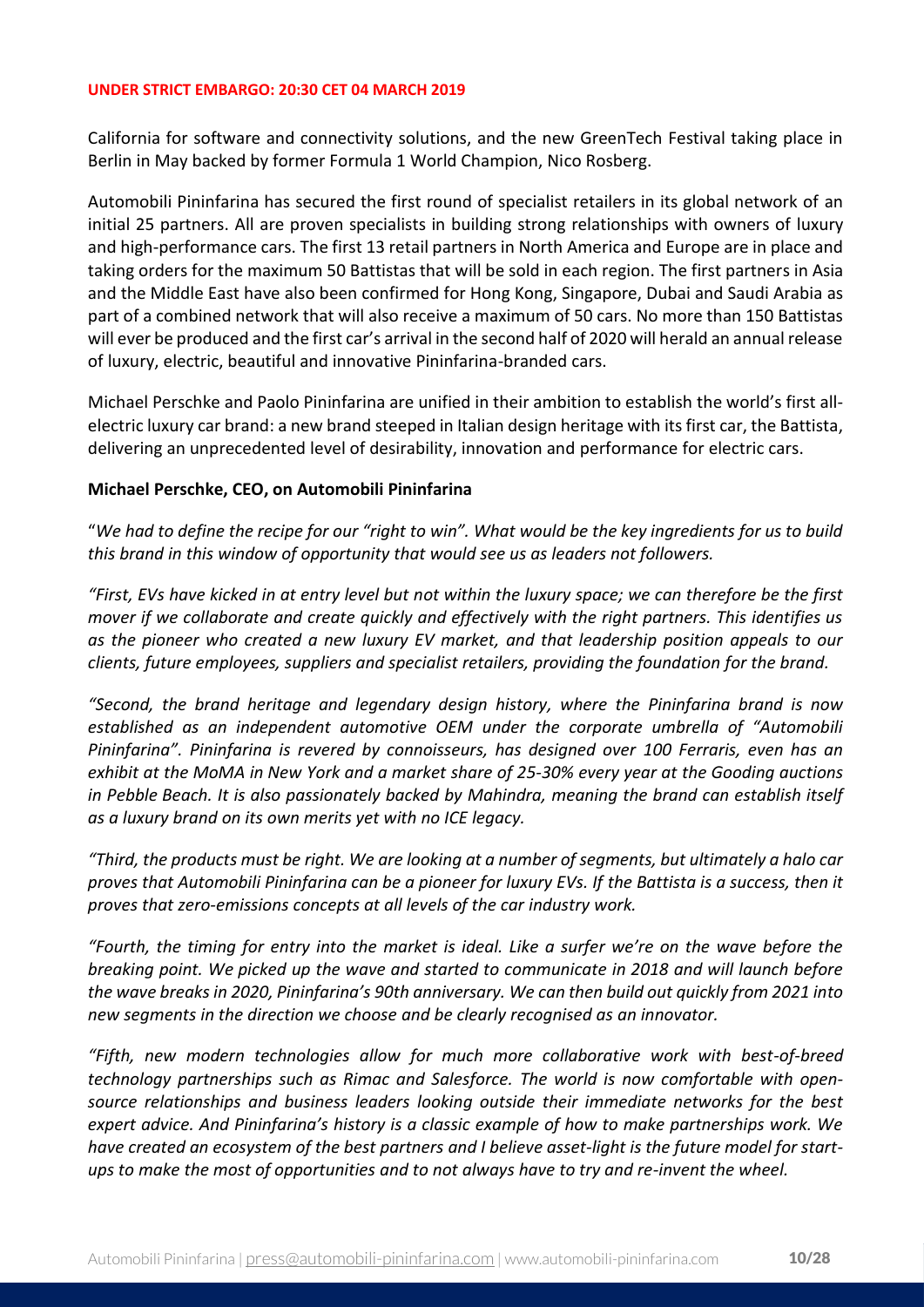*"Sixth, the finance, stability and freedom that the lead strategic investor Mahindra provides gives us scope to bring in more investment and stand on our own two feet as a brand. It is this spirit of collaboration and future independence that keeps us agile and at the cutting-edge, yet with the openness to invite future strategic investors if they give us access to technology and markets.*

*"Finally, all of this allows us to bring together a champions-league-level quality of people. It is such an exciting and inspiring team with unique experience who will gain the respect of our clients, retail partners and suppliers and, most importantly, the team at Pininfarina SpA. We are a curator and creator, not a 'me too' mover.*

*"In summary, we strongly believe that currently no other new energy venture nor existing luxury car brand has our combination of skills and heritage. There is no guarantee that a Pininfarina-designed all-electric 1,900 hp hyper GT hand-made in Italy in very low volumes will be a success. But It looks good from here and we believe that all the ingredients are in place to ensure we have every opportunity of writing automotive history in 2020, with the launch of the Battista and our future cars."*

## **Paolo Pininfarina, Chairman Pininfarina SpA, on the history of Pininfarina and the Battista**

*"My grandfather, Battista 'Pinin' Farina, was born at a time and raised in a place where the first iconic automobiles were taking shape. The human desire for speed and power was happening in the air and on the race-track. His passion for speed led to him to race track cars and design road cars, with a focus on speed and style. Ultimately this combination of racing and engineering experience led to the presentation of the Cisitalia 202 and his well-known links with Ferrari. The 202 made my grandfather famous, and it has clear links with the Battista we see today in its execution and its home.* 

*"Battista often considered setting Pininfarina SpA up as a stand-alone car maker, but throughout the '40s and '50s we worked with strong and successful partnerships with Lancia and Ferrari amongst others. So, we were designing for the world from Torino and later Cambiano and making some of the world's most beautiful, powerful and innovative cars. But we always looked to the future.* 

*"In 1959 Battista visited President Eisenhower at The White House. Eisenhower discussed cars with him and asked him what he saw in the cars of tomorrow. His view was that as long as the internal combustion engine exists there will not be any radical changes. He suggested to Eisenhower that their children would be the next automotive innovators and that it would not be until the next century when radical changes would be seen.* 

*"My grandfather took these discussions back to Italy and inspired my father, Sergio to continue to grow our business, to innovate and produce cars of beauty in style and engineering such as the Dino. The Dino represented something new; new architecture, speed, a new brand, a new engine. And it was the first car my father made, becoming the mother of all Berlinettas. My father talked a lot about how there was no work separate from play. Maybe we Italians are more emotionally involved in our cars than others, which might explain why we name the car after a person. It is a tribute to the person and his life's work. In 2013, the Sergio. Now, the Battista.*

*"Talking of family values and inspiration, we consider the Mahindra partnership as the best possible one to help us realise the Pininfarina company dream because the interactions with Anand when we met and discussed the dream were perfect. He had total respect for Pininfarina, the family and*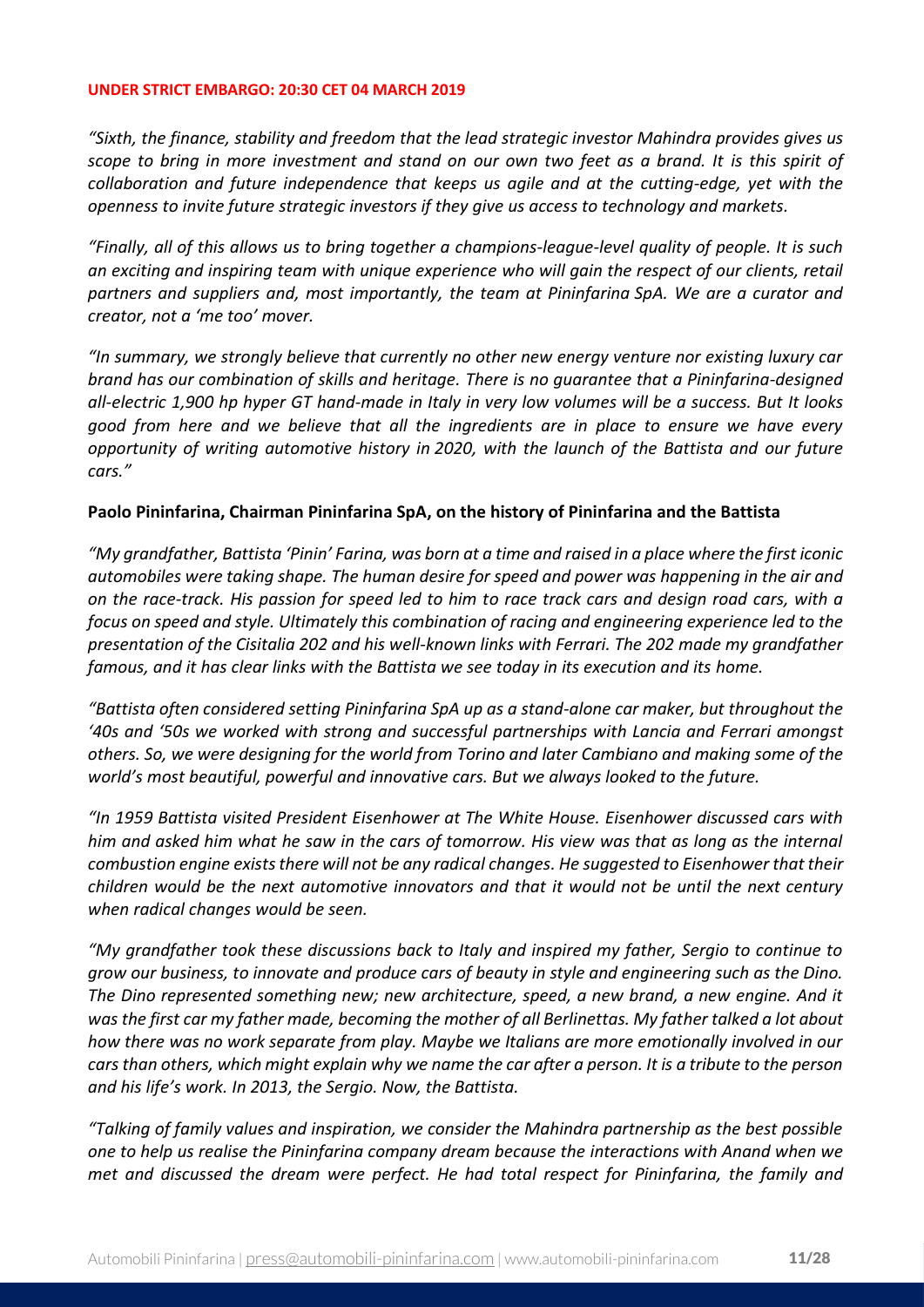*the Pininfarina identity and the way we do things. This has produced a very fair partnership that allows us to focus on developing beautiful cars, which is integral to the launch of the new company Automobili Pininfarina.* 

*"But we remain an Italian brand and that is key to the design of our cars for Automobili Pininfarina – this instils emotion, passion, history, and the paradoxes that produce surprising results: we bring together tradition, innovation and industry, we deliver performance and responsibility in our cars. The Battista is the result of these dreams and vision of my grandfather. His personal ambition to take speed and style to a new extreme and to see Pininfarina stand alone as a brand. Above all, though, he showed that car design and engineering is more than just a professional business as it inspires sentiment and emotion.* 

*"And Geneva is the right place to present the Battista and the Pininfarina brand under the industrial leadership of Automobili Pininfarina because Geneva has hosted the debuts of dozens of masterpieces developed over the years. This history and family link are very important and naming the car after our founder, my grandfather, at Geneva shows how important the Battista is for the company and the family."*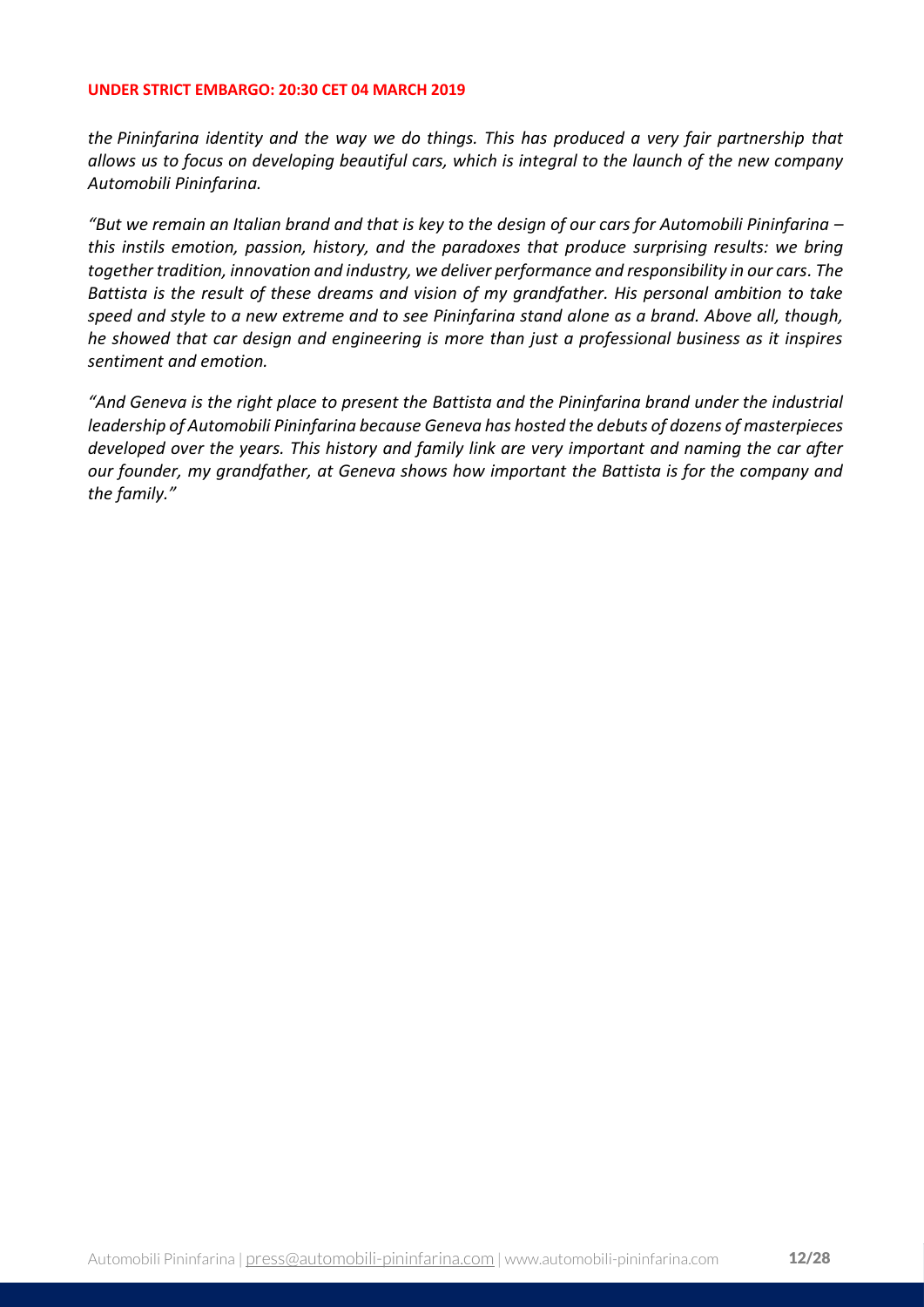## **DESIGNING A DREAM: DESIGN DIRECTOR LUCA BORGOGNO AND PININFARINA'S DESIGN VICE PRESIDENT CARLO BONZANIGO FULFILL BATTISTA'S VISION**

Luca Borgogno, Design Director, Automobili Pininfarina: "*Pininfarina designs cars where form and function are equal. We wanted to use as many sensual shapes as possible – very Italian, with curves, to give back a feeling of the cars of the '60s and the moment in time when sensual design in cars was to the fore and when Pininfarina really became iconic.*

*"We looked into the extreme functionality we needed, so added in the technical detailing of the sills, the front carbon splitter and strong large active rear diffuser adding downforce. This is all typical Pininfarina, integrating functionalities into the bodywork. We don't want the car to be over-winged or have too many distracting details. The body must speak the language, with the details adding the accents and personality*."

Carlo Bonzanigo, Design Vice President, Pininfarina Group, said: "*Throughout history, Pininfarinadesigned cars have always combined creativity and technical rationality in a unique way. This search for the right equilibrium between emotion and reason, together with our constant quest for beauty and elegance, and the will to eschew useless formalism and excessive adornments, has led to some of the most beautiful cars in automotive history. This is the Pininfarina way to conceive cars; and we aim to deliver these standards to all future Pininfarina cars starting from the beautiful Battista hypercar*."

## **THE BATTISTA BRIEF**

Luca Borgogno, Automobili Pininfarina's Design Director, devised a succinct design brief for Pininfarina SpA: to create the world's first beautiful, all-electric hypercar.

The Battista is being developed by the Pininfarina SpA design studio under the management of Pininfarina Group Design Vice President, Carlo Bonzanigo. Together Borgogno and Bonzanigo's teams have designed, and will develop, a hypercar with unmatched standards of performance, beauty and elegance, combining form and function in perfect harmony.

The Battista is the flagship for the new Automobili Pininfarina brand and the platform for a level of performance and technology never before experienced. It is the trail blazer of the EV movement and the purest expression of Pininfarina's philosophy: it resolves the apparent paradox between the functional design of wings, vanes, splitters, inlets and outlets, and beautiful design that is defined by clean, elegant, pure and sensual surfaces. This is typical of the challenge that Pininfarina has mastered over its almost 90-year history – yet this particular journey is truly ground-breaking as it is Pininfarina's first hypercar fully integrating EV technology.

Luca Borgogno said: "*The automotive world is ready to see a marriage of beauty, electric power and performance. It is this combination provided by Pininfarina SpA working shoulder-to-shoulder with us at Automobili Pininfarina that will make the Battista more than just a ferocious performance car and*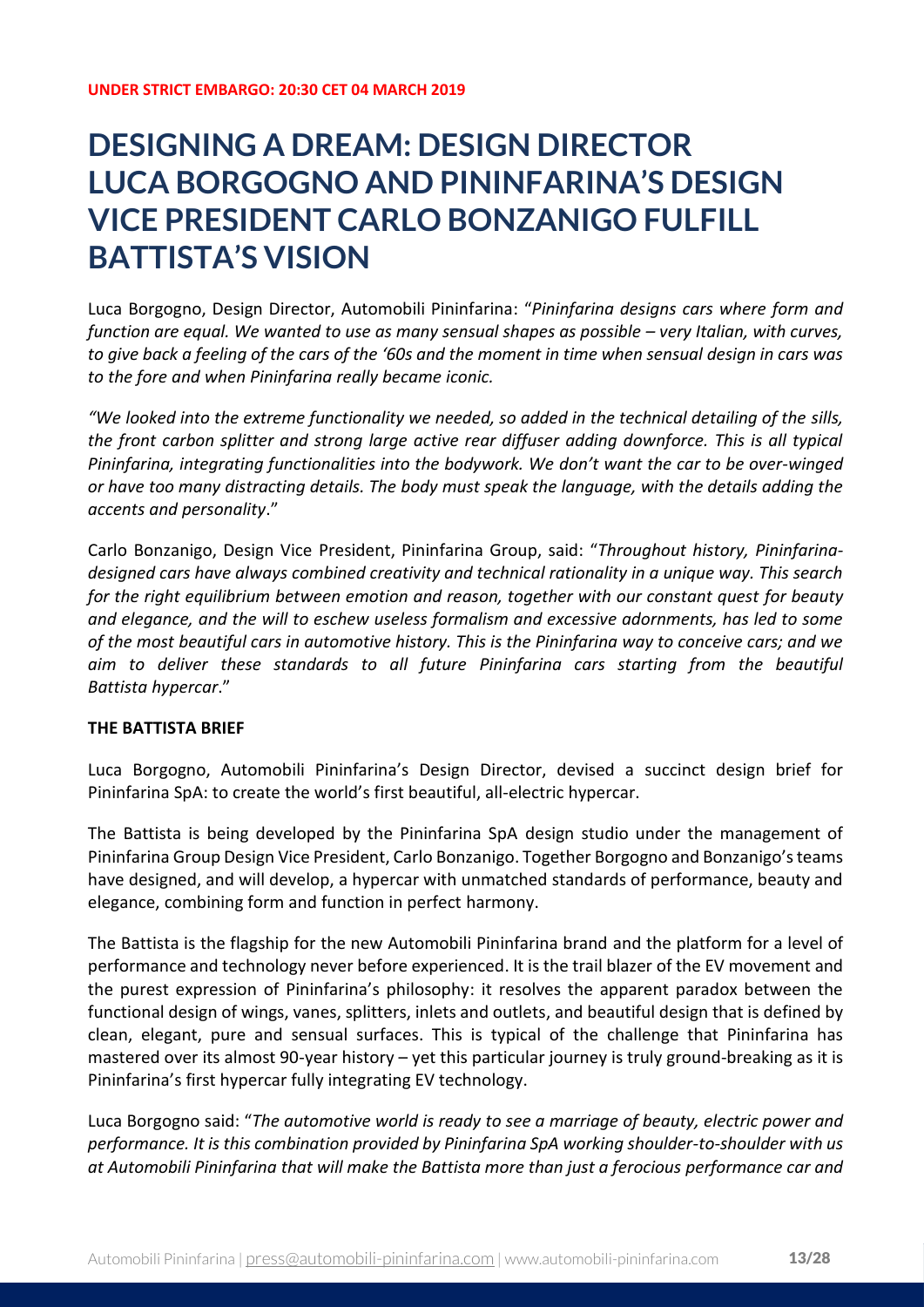*more than just a visual work of art. Styling, balanced with ultimate performance, producing a genuine Pininfarina: the beauty of power and the power of beauty*."

Combining form and function is Pininfarina SpA's forte. The Cisitalia 202 GT started this tradition stunning the automotive world when it arrived at the Villa d'Este in 1947 with an unprecedented aesthetic and technical level of purity and elegance that transformed post-war automobile design.

This passion to hide ground-breaking technical innovation beneath a beautiful and luxurious body is the Cambianese calling card, and forms the basis of the development of the Battista. The result will combine the engineering and technology that can power a 1,900 hp fully electric hyper GT with luxury, beauty and elegance inside and out, in an accessible and drivable package as enjoyable on a hot lap around Monza or on an evening out in Monaco.

Borgogno continued: "*The greatest challenge is how to marry technology and history, make it look contemporary and iconic, and not force the product to shout, "I'm an EV". Technical and performance is 'easy', but timelessness and beauty? That takes skill and experience. And the reason for us to exist is beauty*."

## **BATTISTA EXTERIOR DESIGN**

The Battista is a typically elegant Pininfarina design. Renowned for being able to define their cars in just two lines, the Battista is no different, presenting a full carbon body that is curvaceous and sculptural, with a cabin encased in sweeping glass. A single dynamic strip of LED light is proudly positioned at the front of the car between the Battista's headlights.

With just a few lines, the design team has expressed the characteristics of the car.

The most important line encircles the car, and it starts at the front, where the design line creates the effect of a floating wing. This runs along the flank to create a sensual and sculpted side profile before climbing over the rear wheel arches and around the rear wing. This highlights what Borgogno considers to be the most iconic design feature of the Battista.

Defining the wing in this way connects the rear of the car with the front visually and subtly draws attention to its strong functional purpose of creating significant levels of downforce and acting as an airbrake.

The simple accent line around the car outlines the classic teardrop cabin shape that defines many of the most iconic Pininfarina designs; a particularly difficult challenge for a hypercar. As a result, the roof is a very aerodynamic shape – cab forward with a long, sloping rear end – and makes the cabin almost look like it is floating within the car's overall body structure.

The roof itself is darker than the body, which keeps attention on the elegant body sides and front and rear design flourishes, and it is partly formed by the tops of butterfly wing style doors that dramatically lift and tilt to ensure easy entry and exit. At its rear lower edge, the charging e-port adds a level of drama and intrigue as it pulsates to indicate the Battista's charge status.

A simple line of aluminium connects A- and B-pillars, defining the shape of the doors and side windows, and ending just above a carbon fibre bridge that connects the cabin to the rear flank and channels air into the rear cooling zone. These design details are the first steps into personalisation.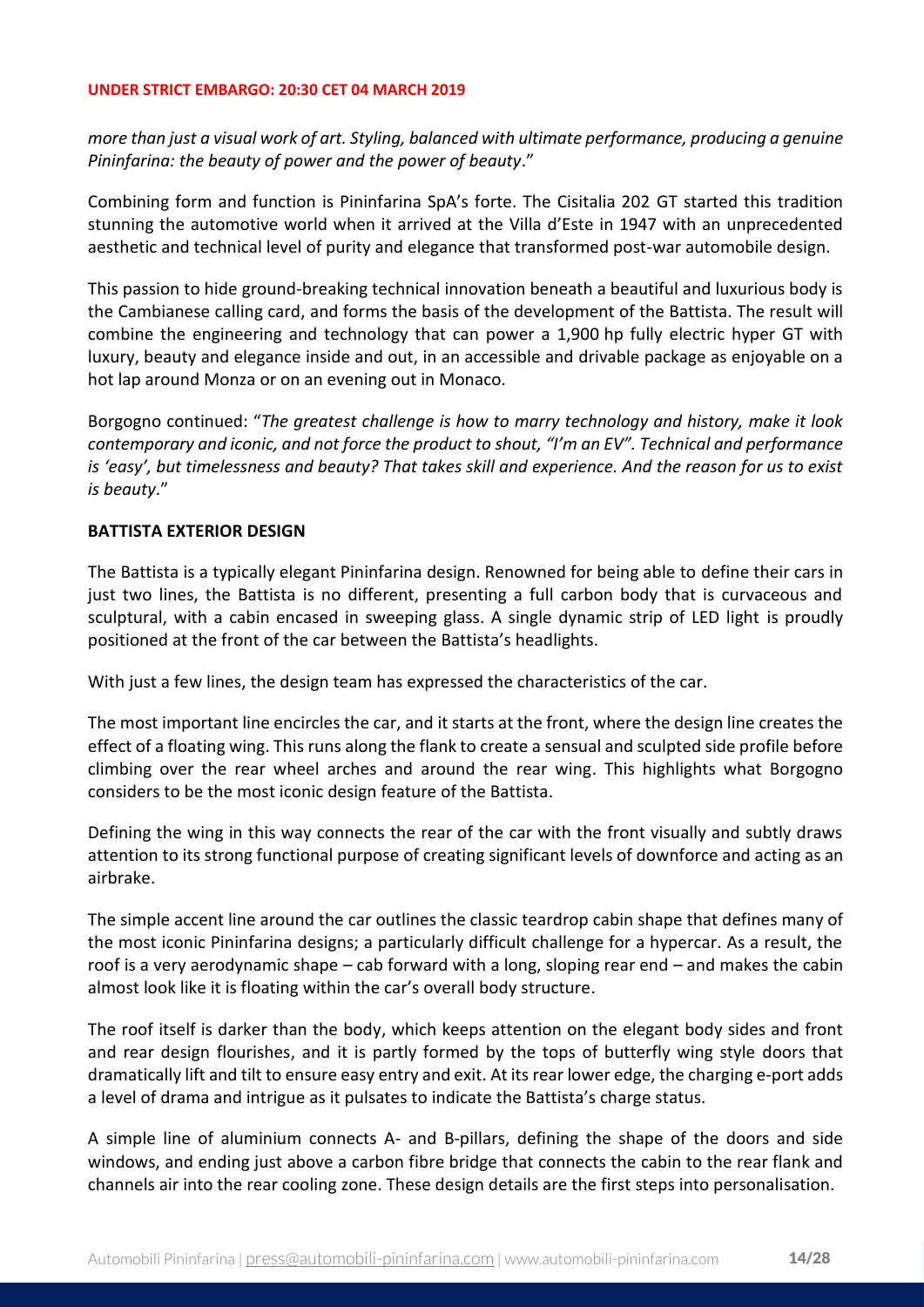### **BATTISTA INTERIOR DESIGN**

To match the exterior seamlessly, the interior design has a strong, elegant ambience with a purity of purpose. The Battista is an ultra-high-performance car operating at a level never before experienced in the automotive world, so the interior is totally focused on the driver interface.

Inside the car, the cockpit must be equally as inspiring as the exterior design in both form and function. Pininfarina SpA is defining what Borgogno calls a 'vanishing point' concept for the main dashboard display which will be both unique and exciting, focusing the driver's attention  $-$  a new definition of a driver-centric layout.

Core to this concept are the two screens located either side of a compact steering wheel and angled towards the driver. Conventional dials have been eliminated, with all the vital information immediately in front of the driver via an additional slim screen located in the centre.

The left-side screen controls dynamics and performance, with the right screen controlling media and navigation. They are in the perfect ergonomic position: close to the steering wheel, close to hand, and therefore close to the line of vision.

Lower down, and again working on the left/right principle, are ergonomically refined rotary controls that change drive mode settings (on the left) and provide control of the transmission (on the right).

There are almost endless opportunities to personalise the interior through materials and colour. Automobili Pininfarina's design team is particularly focused on offering ways of layering colours around the dashboard and door panels in a theme that simulates the flowing lines on the exterior of the car. Ambient lighting around the dashboard reflects the front LED and the LEDs on the wings at the rear.

Borgogno said: "*The Battista interior clearly reflects our PURA design philosophy. It is aesthetically pure but also shapes how the driver interacts with car – it's intuitive, with minimal buttons and switches. It is an example of design influencing behaviour for the driver's benefit without the driver even realising*.

"*Before starting on the Battista, we agreed what we believed were the key elements of a Pininfarina design, which should also define the Battista: clarity of execution, where the car can be sketched with just one or two lines of a pencil - a single line defines the Duetto or Cisitalia; harmony between function and aesthetics, such as in the F40 and many of the Pininfarina-styled Alfa Romeos; and the spark of innovation, which we saw in the Dino Berlinetta Speciale of 1965 or the alternative-fuel concept Sintesi with its full-width front light."*

*"Structuring the car around these three principles meant we designed something sculptural and less aggressive than other modern hypercars. The lines and surfaces generating air flow, the proportions, and the cooling solutions are all very different because Pininfarina's expertise is in limiting the visual distraction of technical solutions, generating fewer obvious openings and air ducts than you would expect for a car of such unprecedented performance. We can be more sculptural in the body shape, the front and back are cleaner, and we have more area for bodywork surfaces and therefore colour, instead of gaps and holes. This adds a luxurious element to the hypercar segment.*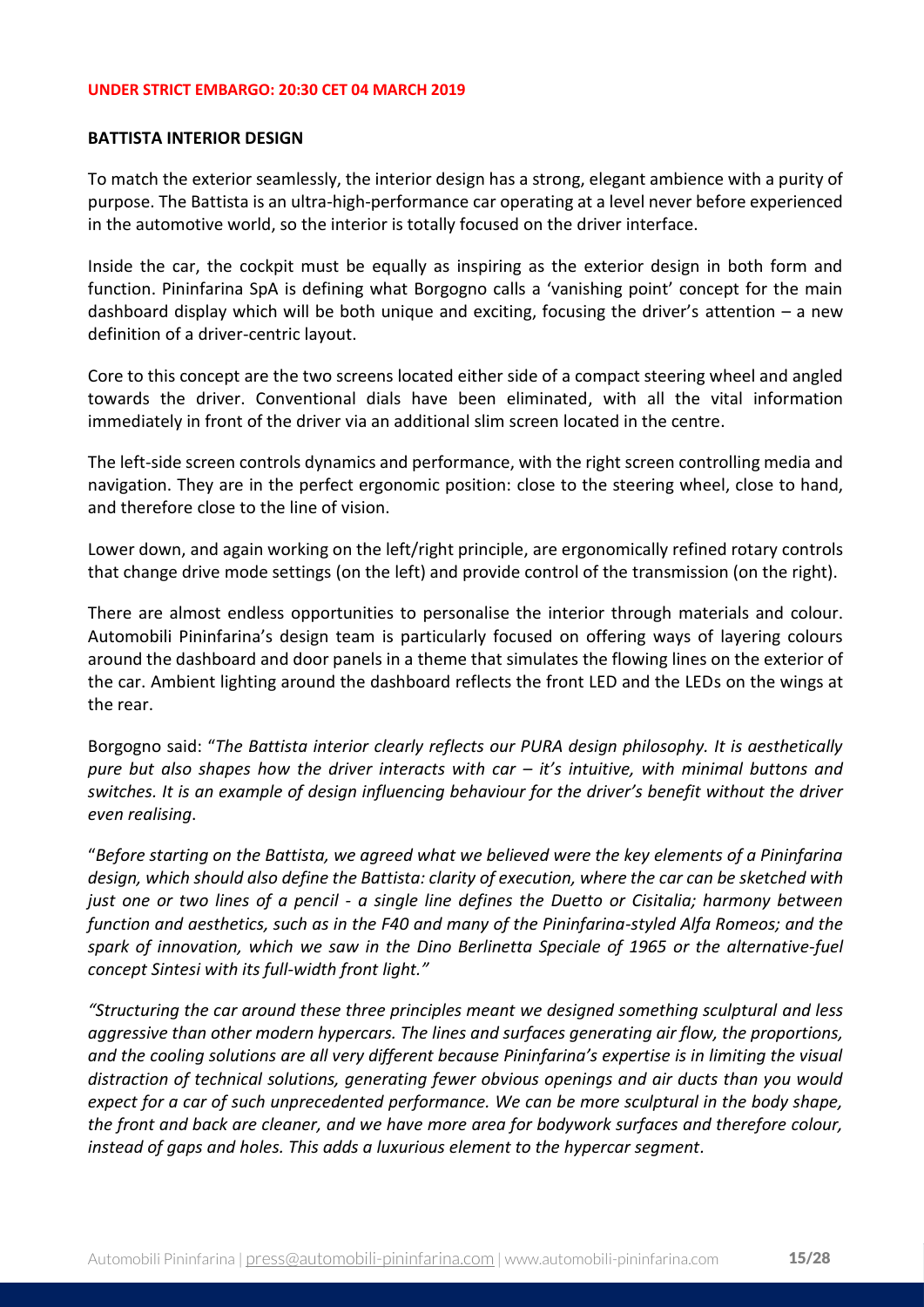*"I love the rear wing. On other supercars the rear wing or airbrake that is supposedly integrated into the body leaves an ugly, dead hollow space when its raised, but in the Battista the wing is so thin it leaves just a shallow indentation, the floor of which we have perforated so that you can see into the rear air flow section. Also, the rear wing looks like two separate fins, but is actually one piece with a central carbon fibre panel in the middle. So, it is a wing with multiple functions, and a subtle design flourish.*

*"Two other design details I am pleased with are the side mirrors, which are sculptural and almost floral in their finish, and the charger e-port in the rear of the glass where an integrated light bar can be seen from the outside that pulses in a really cool way indicating the car's charge status.* 

*"We challenge ourselves and verify every step along the design process to ensure innovation is not just defined by the car's electrification. The development of bodywork of this quality in carbon fibre and the use of carbon is ground-breaking: the way that the suspended rear wing connects to the body without shut-lines on the body side would not be possible in metal. The way that surfaces and forms are blended into the wheel arches would probably not be possible in metal either.*

*"I am really proud of what we have achieved. Making everything work together on such a technically advanced car, such as the aerodynamics and the layout defined by electrical systems whilst keeping the design simple and sculptural has been a new challenge. I don't see many pure, sculpted, elegant car designs with extreme performance on the roads. We believe this is timeless and a car that will age well. A true Pininfarina.*"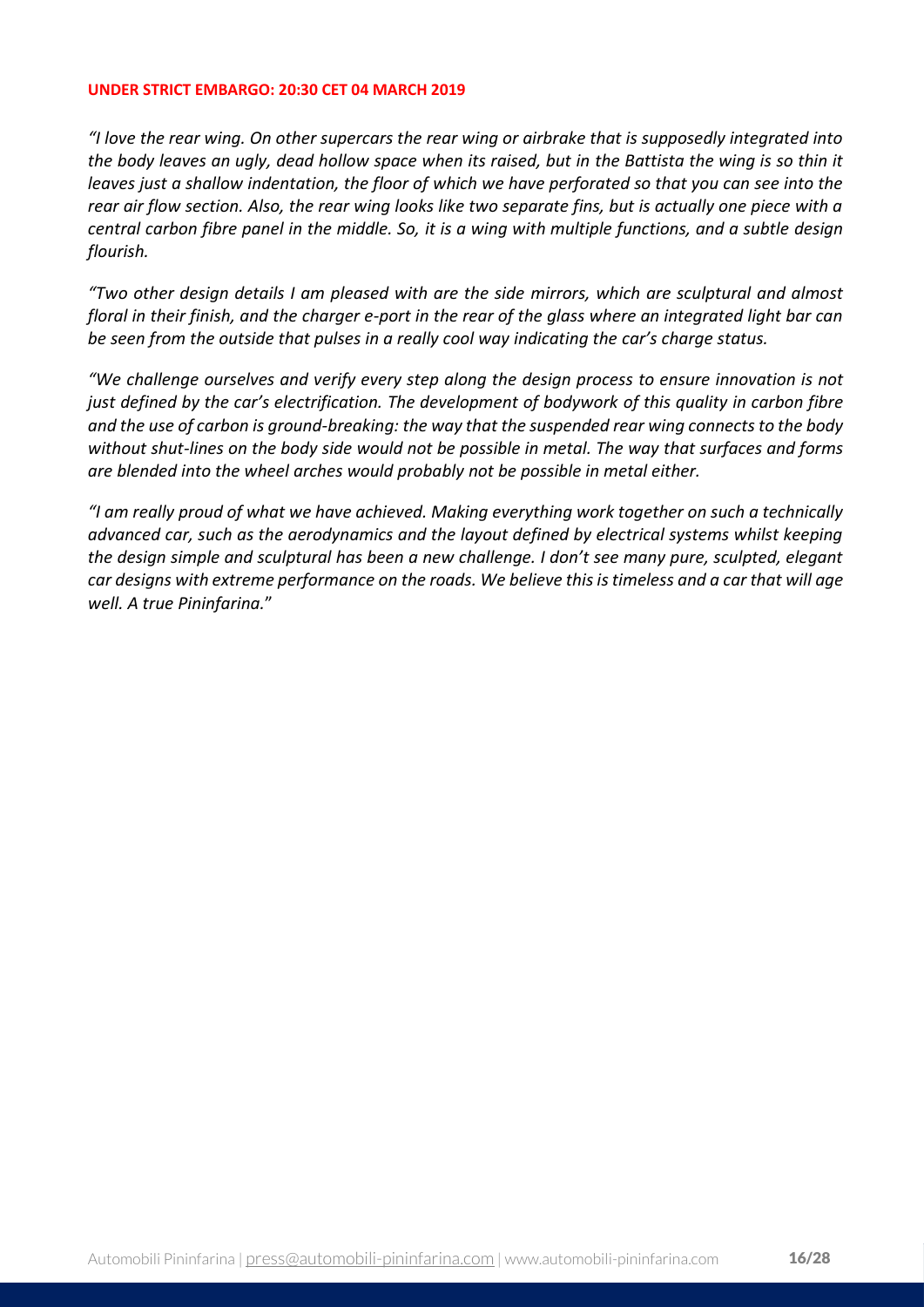## **THE BATTISTA: ENGINEERED BEAUTIFULLY BY AUTOMOBILI PININFARINA AND PARTNERS**

Michael Perschke, CEO, Automobili Pininfarina: *"From the moment I met Mate Rimac, I knew that he and his team would be the perfect complement for the unique engineering talent we have brought together under our CTO Dr. Christian Jung at Automobili Pininfarina. Rimac can provide the power we need to deliver memorable driving experiences that match the incredible design standards set by Pininfarina. This collaboration brings together the future of electric performance with the heritage of Pininfarina's legendary automotive styling capabilities to deliver a truly beautiful hypercar."*

The Battista's performance targets are unachievable with an internal combustion engine. Electrification is today's solution to unlocking a new experience and achieving unparalleled performance targets: 1900 hp, 2300 Nm, 350 km/h top speed, zero to 100 km/h in less than two seconds and zero to 300 km/h in less than 12 seconds.

But smashing traditional performance targets is far from Automobili Pininfarina's only goal. Re-defining vehicle dynamics, comfort, usability, and acceleration sprints through the performance envelope are just as challenging. The results will secure the Battista's place in hypercar history, proving that electrification is no barrier to the unique experience of hypercar ownership.

Electrification is the catalyst to a new hypercar experience, a genuine powertrain performance option and a necessary engineering solution for the modern world. Therefore, just as with design, where Automobili Pininfarina works hand-in-hand with the best partner, so the engineering team, led by Chief Technical Officer Dr. Christian Jung, sought the best partner to provide the power behind the beauty.

The Battista presents the first results of a unique partnership with its key engineering partner, Rimac Automobili, which provides battery and drivetrain expertise, software and hardware.

## **POWER PARTNERS: DR. CHRISTIAN JUNG AND RIMAC**

Dr. Christian Jung joined Automobili Pininfarina in 2018 as Chief Technical Officer having risen through the ranks of BMW Group in Germany and the USA, and Porsche AG, where he was Porsche's Director for E-Mobility Systems Design and a leading part of the initial project lead team for the Mission E. Having been most recently Faraday Future's Senior Director of Electrical Engineering and Platform Strategy, Dr. Jung moved from California to Munich to join Automobili Pininfarina and immediately saw the opportunities a progressive innovator such as Rimac could provide to the Battista and potential future models.

Jung said: *"Having been involved in electric powertrain and integration in automotive for more than 20 years, it is really exciting to see that this sustainable and incredibly exciting technology is able to deliver more performance than one hundred years of internal combustion engine development can offer. My goal is to build a team and deliver an electric experience in the Battista and future Automobili Pininfarina cars that makes the performance easy to live with and simply jaw-dropping. Wrap it in a Pininfarina-styled body and I believe Geneva 2019 will mark the dawn of desirability for EVs."*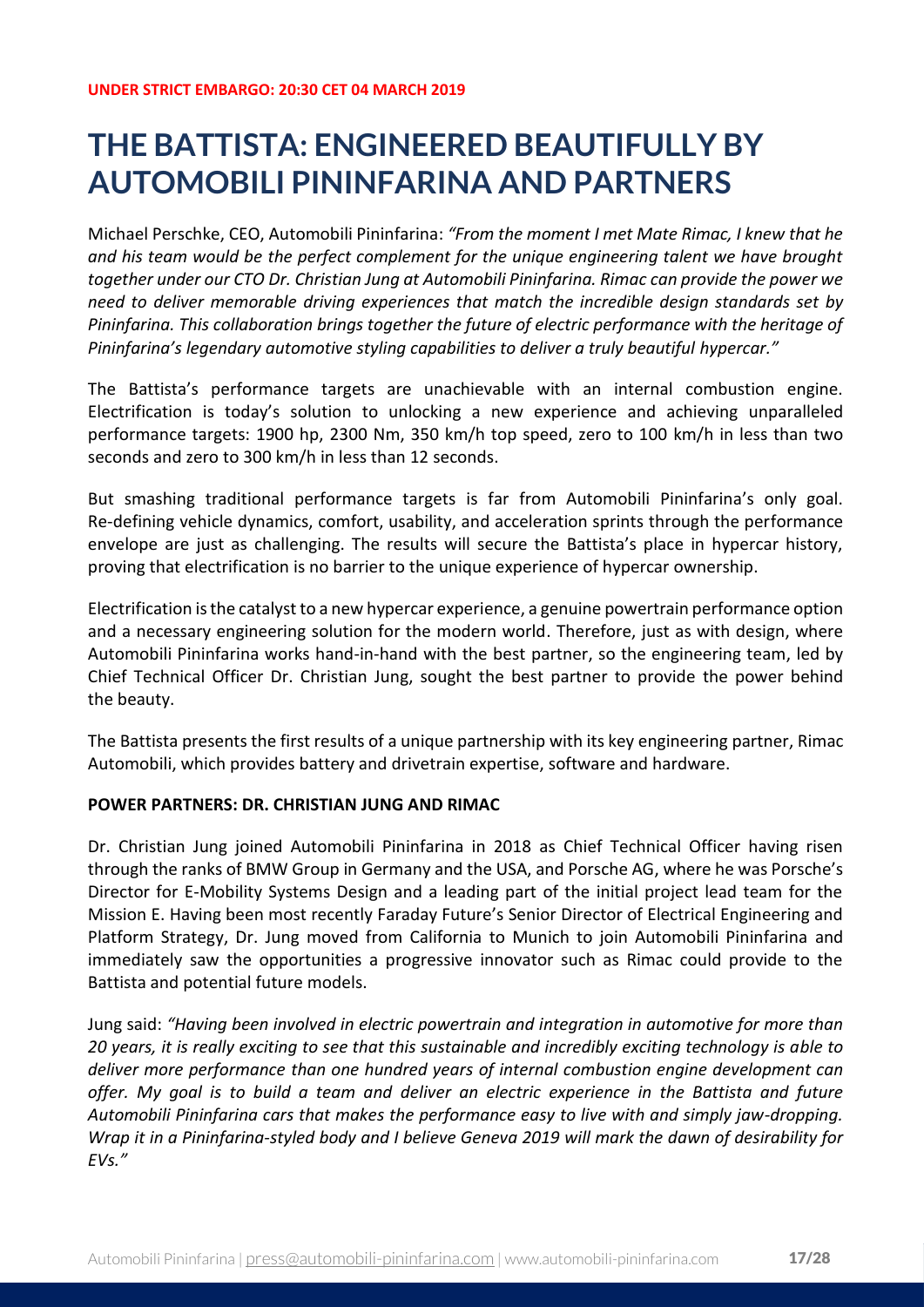Having started his company as an innovative and cutting-edge supplier of electric powertrain products less than ten years ago, Mate Rimac and his team have made significant steps into the automotive establishment, supplying electric power to a number of global sports and supercar brands. The contract with Automobili Pininfarina marks a significant step for both parties, as Automobili Pininfarina secures an innovative, successful and highly proficient technical partner, whilst Rimac secures its first series production automotive supply contract, making Automobili Pininfarina its single largest client.

Mate Rimac said: *"We are very excited about this challenge. Combining Rimac values - technology, innovation and performance - with the heritage, history and Italian design of Automobili Pininfarina makes a perfect synergy for an exciting new hypercar. This partnership is a big milestone for both companies and we are looking forward to bringing this incredible machine to life together."* 

### **BENEATH THE SKIN OF BATTISTA**

The Battista's 450 kilometre range will cover virtually all possible journeys, especially as 90% of owners are expected to charge the car where it is garaged, and it will have the capability for DC fast charging. Long-distance driving is expected, the car's ergonomic and luxurious interior reflects that, and by 2021 using App-based charging networks will be normal for many owners. The 10% who drive the car to its range limit will be well prepared.

The T-shaped lithium/manganese/nickel liquid-cooled 120 kWh battery pack's weight distribution is configured to optimise the car's dynamics. Four motors, one per wheel, mean torque vectoring becomes a key performance parameter, as it independently distributes torque and power to each wheel allowing for extreme dynamic opportunities. With well over twice the normal levels of torque that future Battista owners experience in their existing supercars, torque vectoring is required to manage infinitely variable dynamic responses in lieu of the traditional stability control and traction control systems that would simply not be able to cope with the sheer impact of this level of instant torque delivery.

The four motors are internal permanent magnet reduction systems in pairs, front and back, housed together yet working independently of each other. They have a near limitless and maintenance-free operating life and maximum torque from standstill which, in effect, provides an independent and ultra-flexible powertrain at each wheel.

Whilst the car's electronic brain supports the driver to deliver a new dynamic driving experience, its braking system offers the back-up to match that performance. Massive 390 mm carbon ceramic discs with six-piston cast and painted monoblock calipers provide powerful fade-free deceleration and hugely effective brake regeneration to the battery. The active rear wing features an air brake function.

The benefits of individual motors supplied with power from a battery are manifest, but the challenge remains to package this completely new type of vehicle architecture within a carbon chassis and carbon-bodied car. The greatest opportunity is the low centre of gravity and near-perfect weight distribution that the battery supports when compared to an internal combustion engine-powered supercar, ultimately meaning that the Battista will feel lithe, agile and exciting across its dynamic range.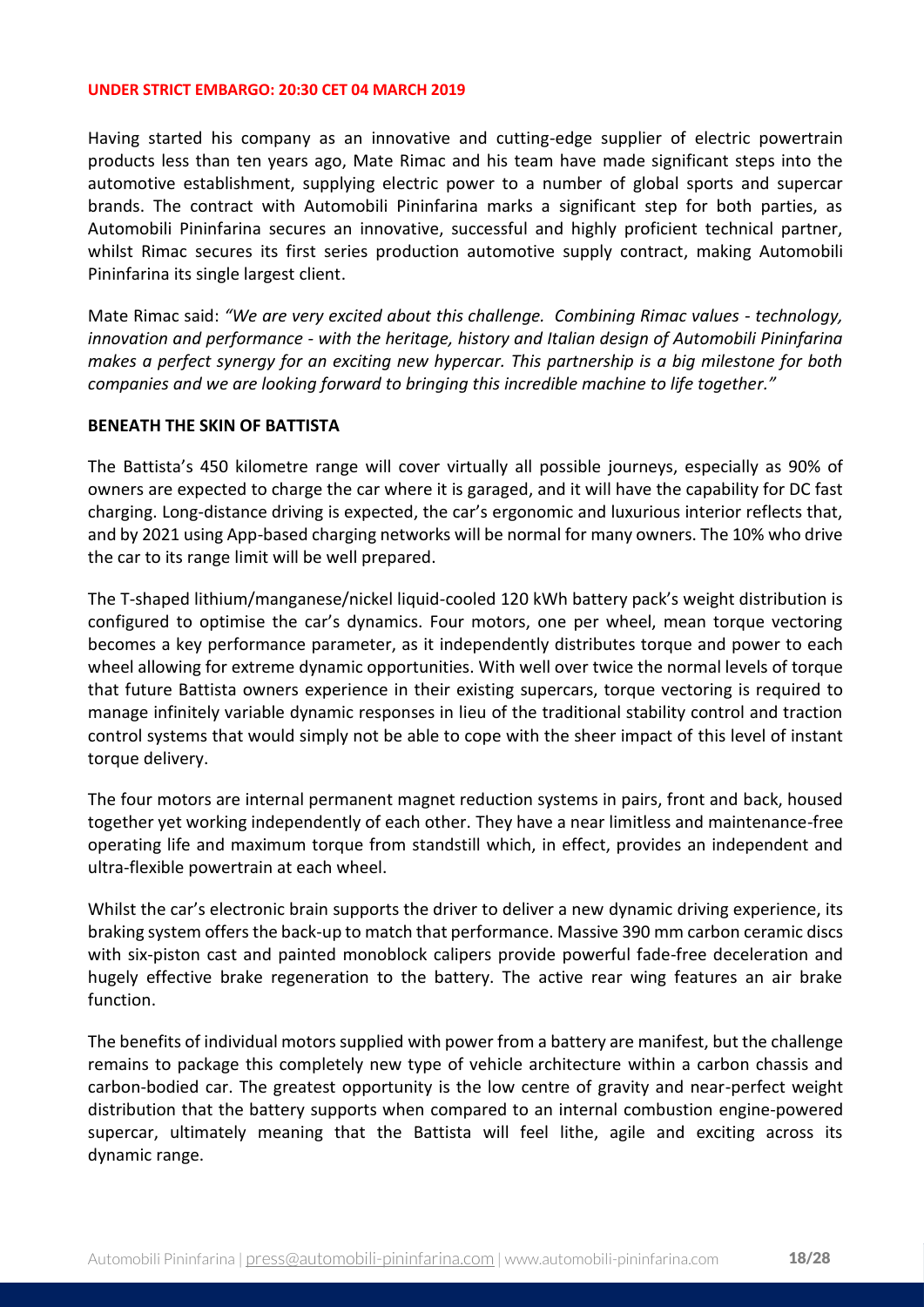A full carbon monocoque, bonded carbon roof, rear carbon subframe with crash structures of carbon fibre and aluminium, and a full carbon body featuring lift and tilt butterfly wing style doors shows weight management and strength are the focus for the development team.

### **THE SOUND OF SCIENCE**

The driver will also be able to set his or her bespoke sound settings with no artificial sound amplification. Supercar drivers love the sound of a high-performance engine and the authentic electric hypercar noise must compare with the experience. Automobili Pininfarina is creating a signature Battista sound, which is partly legislative – electric cars travelling below 50 km/h must have an audible presence – and also to give the car its hyper-personality. Key factors in sound generation include the electric motors, the air flow, the HVAC system, and carbon monocoque resonance.

## **Christian Jung, Chief Technical Officer, on electrification**

*"Battery technology is now well understood and the road map over the next five to ten years is there to take on the internal combustion engine. We know we can overcome all the hurdles, but the biggest challenge remains the market – is it ready and can it be serviced? Is our customer base necessarily seeking zero emissions and levels of autonomy with extreme power? These are very important questions for us as we know many are looking for new experiences, which an electric hyper GT can provide. Equally, they will need a zero emissions car if they want to enjoy driving through their local cities in a Pininfarina. This is where brand expectations meet electric technology.* 

*"Ultimately, the Battista has to drive like a hypercar not an electric car. Electrification allows us to support hypercar development with instant torque. We might even have to dial it down as its reaction time is up to 20 times faster than an ICE! We are trying to go to the extremes that neither Tesla nor the major OEMs are targeting as we firstly take an absolute focus on what a traditional hypercar customer wants in a car, then what he or she will expect from new technologies within a new package. We are producing an individual product not based on an historical line-up. It's bespoke to our needs and character and a flag-bearer for our future range of luxury cars.* 

*"The two biggest technical challenges for us are in integrating heavy batteries into a carbon structure and how we apply the car's control systems.*

*"The battery pack needs mounting to a monocoque along the length of the chassis in a tunnel rather than isolated into the rear alone like a typical V10 or V12 engine which have well-established engineering solutions. The high power with massive torque then needs controlling for the car to be driveable in many situations. ICE hypercars are easily comparable with each other, but we have no benchmark to compare and we have to define the electric hypercar experience. Agility and manoeuvrability will be more defining than speed alone I suspect.*

*"I am responsible for all the technology development and validation but am also pushing the broader team to look at the big picture. I am personally challenged by the sustainability opportunities that electric cars will offer within their own markets and how industry and consumer behaviour as a whole integrates. The traditional internal combustion engine hypercar is pound-for-pound the most polluting car on the road, but we are proud that the Battista is a lighthouse shining the way to cleaner motoring, in a way that should push suppliers to develop better sources of materials. The media looking critically at us is a good thing and shines a light on the challenge that motivates us all."*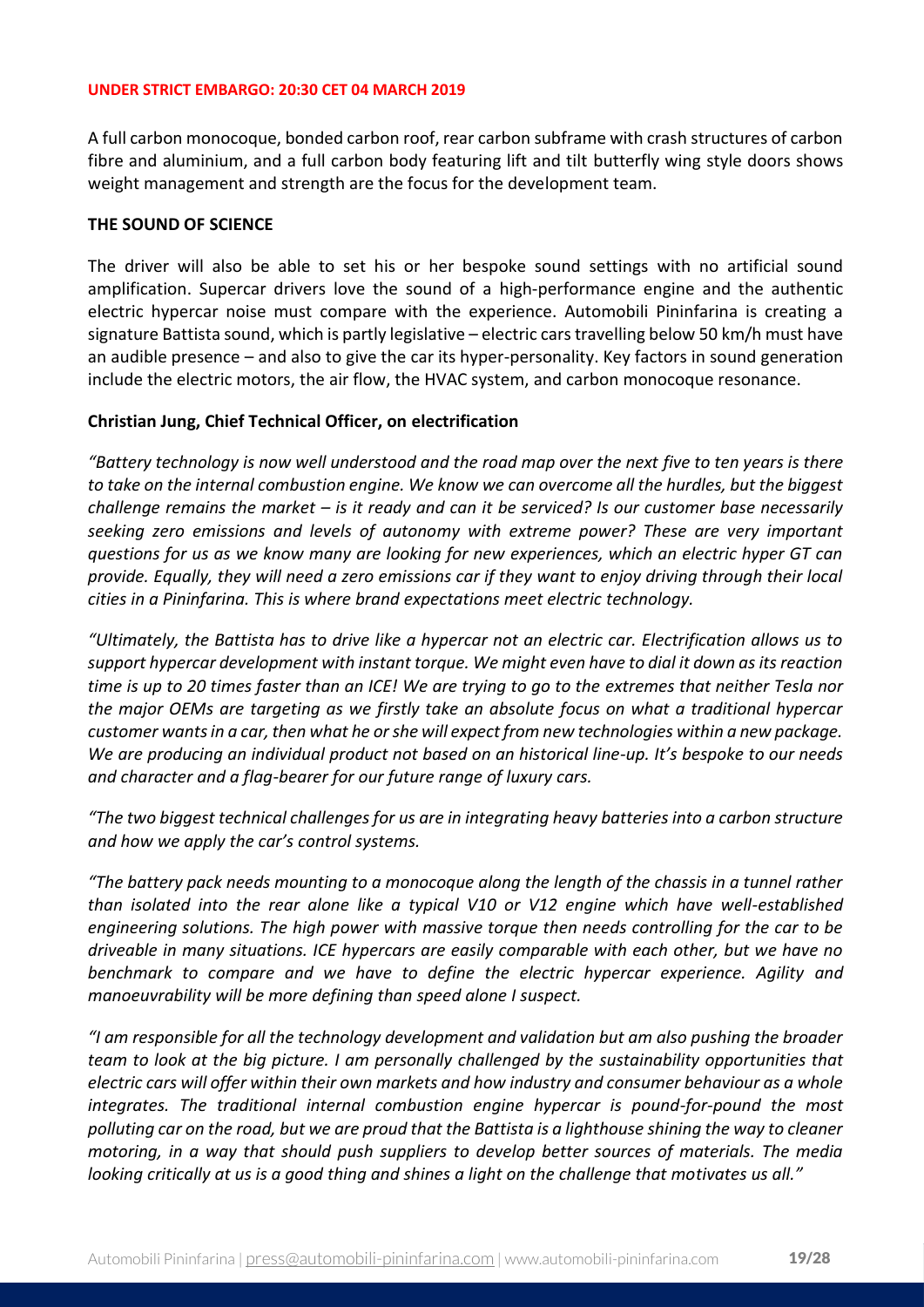## **DYNAMICS DUO: NICK HEIDFELD AND DR. PETER TUTZER GET SET TO DEFINE THE BATTISTA'S PERFORMANCE**

Driving dynamics, not out-and-out performance, are paramount for Automobili Pininfarina. There is little point in presenting an automotive work of art and an innovation in performance if it dominates the driver or is defined by straight-line speed. Cars that do that already exist and are revered. Drivability is a new challenge; the sum of ground-breaking technical solutions that will lie at the heart of the Battista, combined with an understanding of what the driver wants to do at the wheel. Engineering is just a tool to build the car but understanding what the car has to be is key.

Ultimate drivability is the focus for the development team led by experienced engineer Peter Tutzer and the company's Test and Development Driver, Nick Heidfeld.

Dr. Peter Tutzer has more than 35 years' experience in the automotive industry and is responsible for the full technical development and packaging of the Battista. He began his career at Porsche, where he was ultimately appointed as Chief Engineer for the company's race car programme. Peter then joined Pagani where he was responsible for the chassis, vehicle layout and packaging of the Pagani Zonda before joining Bugatti where he played an integral role in the engineering and development of the Bugatti Veyron. Responsible for the Veyron's complete car layout – packaging and integration of chassis and aerodynamics – he also managed the car's test and development programme.

Heidfeld complements Tutzer perfectly because he comes with a unique level of racing experience and a highly regarded reputation for impeccable racing driver feedback. Automobili Pininfarina's development driver has over 20 years of top-level motor racing experience to call upon, including 183 Formula 1 races with thirteen podiums, two fastest laps and a pole position at his home Grand Prix at the Nürburgring. Two class wins at the famous 24 Hours of Le Mans and champion in five different racecar series make him one of the most versatile and successful racing drivers of his generation. Heidfeld has been part of the all-electric Formula E series since its inception and after achieving eight podium finishes, he is now an advisor and test driver at Mahindra Racing. He has also owned and driven numerous performance cars, and still holds the record for the fastest hill climb with his iconic drive at the Goodwood Festival of Speed.

Working on the logic that not one of the future Battista customers will have ever driven a 1,900 hp electric car, yet many may well have experience of driving some of the cars Nick and Peter piloted or produced respectively, then Tutzer and Heidfeld are ideally placed to combine their experiences and produce a new paradigm in performance cars. They will be responsible for honing the Battista vehicle dynamics programme, with a clear ambition to help develop the most enjoyable electric performance car in the world.

This will be no mean feat given that four electric motors provide a combined output of 1,900 hp and 2,300 Nm of torque, acceleration from rest to 100 km/h in less than two seconds and on to 300 km/h in less than 12 seconds, and a top speed of at least 350 km/h. Statistics neither of them have ever worked with on road or track.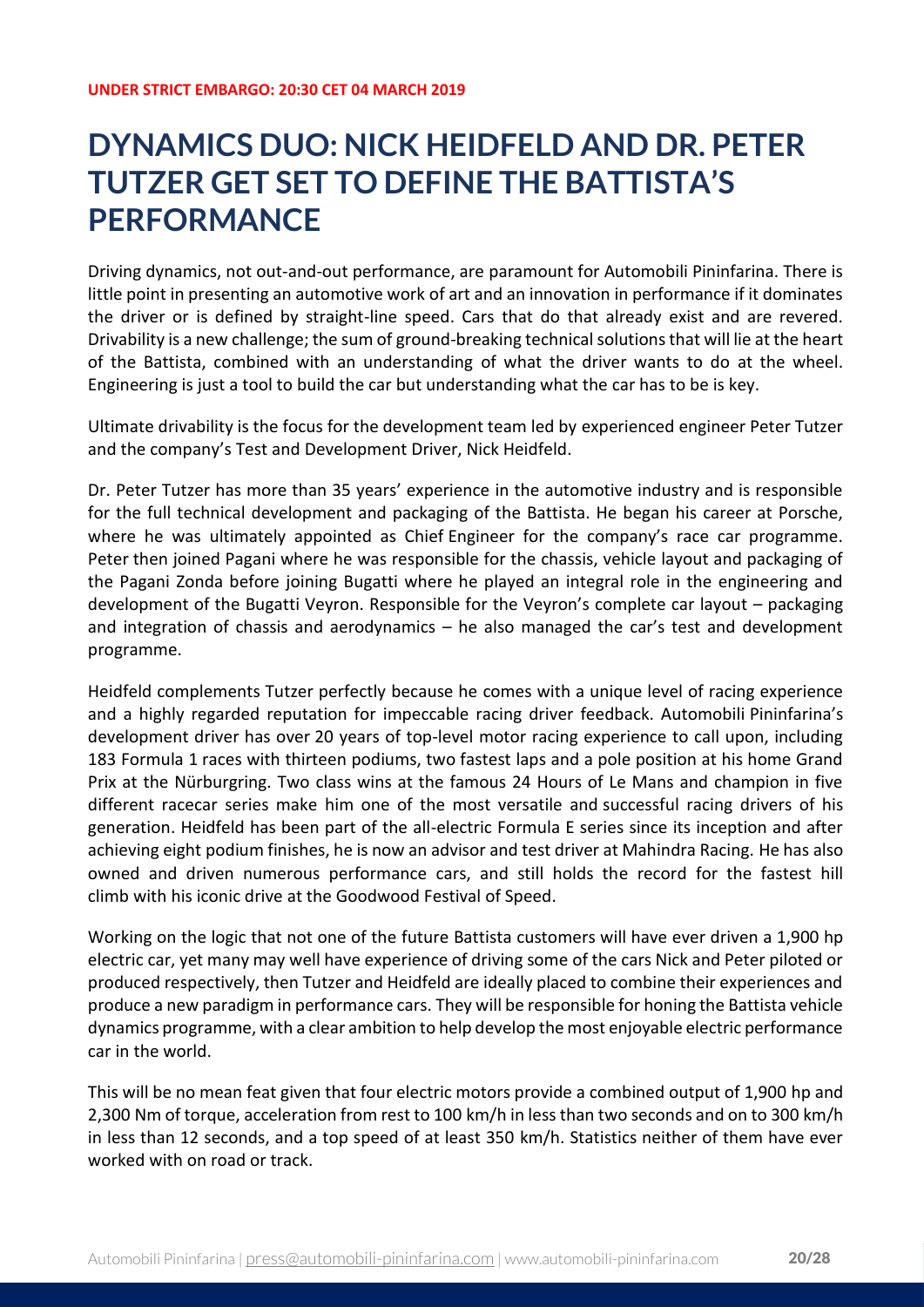Peter Tutzer, Automobili Pininfarina Senior Technical Advisor, said: "*Year after year we become familiar with numbers, so I get more impressed with the reality of making an extreme car useable and useful. Top end numbers are less impressive as they are a 'given' these days. The driving experience for whoever buys it is the key."*

The Battista's development programme will match immense power and ultimate drivability, simultaneously developing the car to be adaptable and personal to each of the 150 owners and making it fun at all speeds. So, it will be quick, predictable, balanced, and comfortable. The most powerful road-legal car ever produced in Italy will offer a huge challenge for owners who look for a new level of extreme driving, yet Automobili Pininfarina also want owners to drive the car from the track, to their villa and on to the opera.

Torque steer, not torque alone will define the car's personality, delivering ultimate drivability, control and safety. This ability to put far more control in the hands of the driver than in a traditional internal combustion engine performance car will be reinforced through Automobili Pininfarina's work on the response of acceleration and deceleration in combination with torque steer.

Tutzer continued: *"Every owner must enjoy the car in whatever situation they are in and Nick's input as an owner of supercars is vital. We start with specifications of course as the numbers have an influence on the headlines that attract the clients, but then we make sure those performance targets are drivable.* 

*"The Veyron targeted 1,000 hp in 2001 when 500 hp was a headline – we doubled the power – and the first question was how can we put 1,000 hp on the road? It has taken nearly 20 years to double that figure again, and that huge gap is not down to a lack of technical ability in the engineering community but is probably only possible with electrification. The really extreme challenge remains putting the power on the road and adding performance values not in the 0 – 100km/h range but at 300 – 400 km/h. Our partnership with Pirelli will be key to solving that challenge."*

## **Nick Heidfeld on the Battista**

*"My racing experience has helped me understand what makes a great car and how to work with a dedicated team to develop one at the forefront of technological possibilities and innovation. I have been driving passionately since I was eight years old and believe that with this practice, one adopts and develops more sensors and respective sensitivity. I have piloted the quickest race cars in the world and have been lucky enough to have also driven various supercars; these supercars have actually carried iconic names with some from the home of Pininfarina. The Battista will accelerate faster than any F1 car in existence and will be the very first Automobili Pininfarina car, so I am therefore as proud and thrilled as I am excited. Expectations and obligations are obvious, and I will use my skills to best contribute to the Battista's development.*

*"I will bring my experience from over 40 Formula E race weekends and thousands of hours of testing an electric racing car to the programme. It's a natural step as I had followed the idea of Formula E before it arrived, so had a clear interest in electric performance. I was as fascinated in the idea as much as the car itself and it was ground-breaking to have hit the city streets with electric racing.*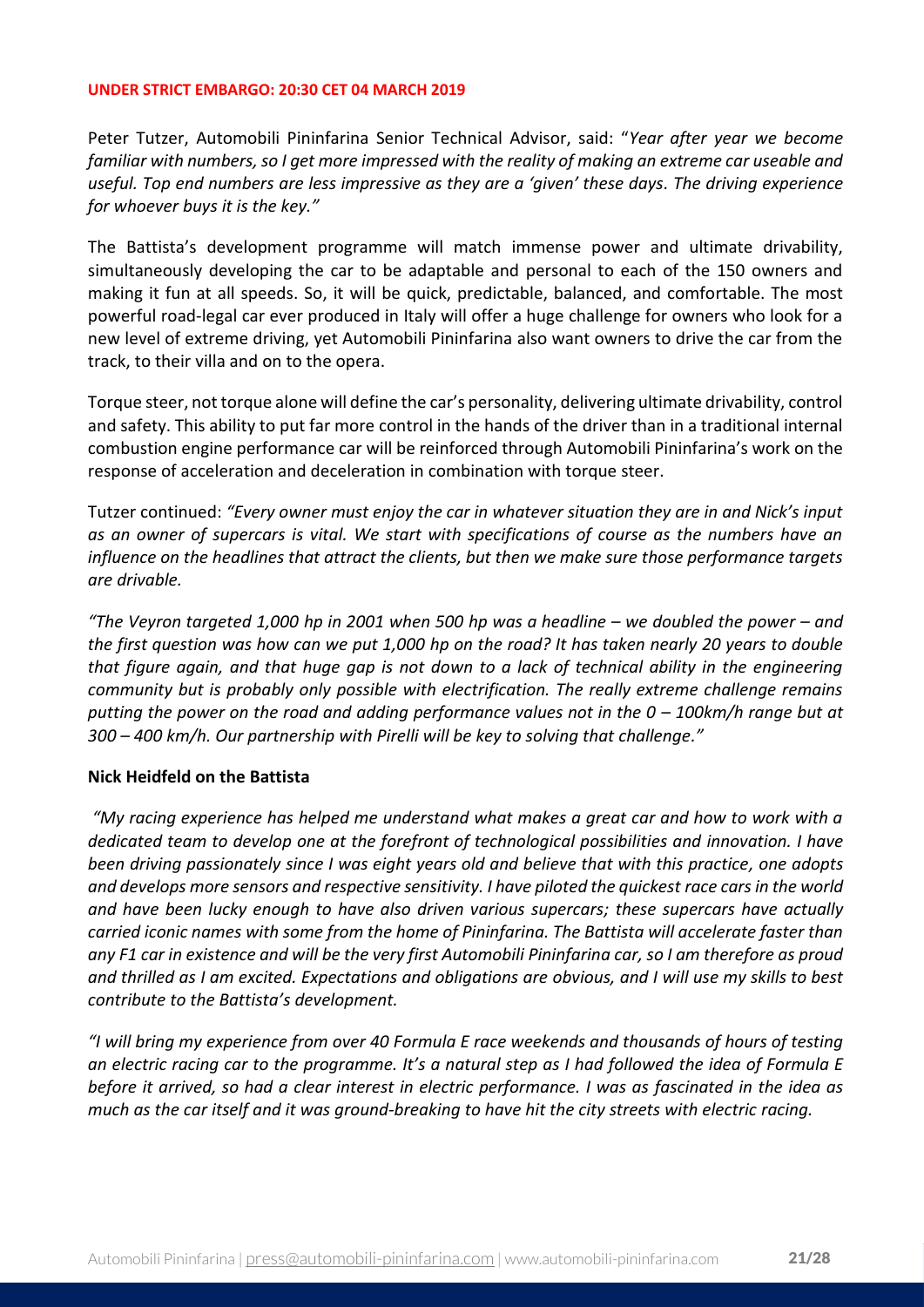*"When I started in racing there was no consideration for the environment, but now that is changing, and electric racing is the future. It arrived at the perfect moment in time – like the Battista – and as a new concept across the board is inspiring and fun to do.* 

*"There are two clear engineering comparisons between a Formula E car and the Battista. There is no delay at all on the throttle which is fantastic. Even in a Formula 1 car we feel a delay. Secondly, the combination of power and torque provides exciting possibilities – the Formula E car balanced power and torque well, but the Battista needs to be even better than a racing car as it will accelerate quicker than a Formula 1 car and be used on busy roads.*

*"I can't wait to get behind the wheel after Geneva. Look at the targets we want to achieve with the car, and it makes you believe there will be an instant 'wow', but it's subtler than that. Look at most iconic Pininfarinas and it's the same. There is a timeless beauty that grows the more you see them. Design and dimensions define beautiful cars, not power, and it will be like this with the Battista."*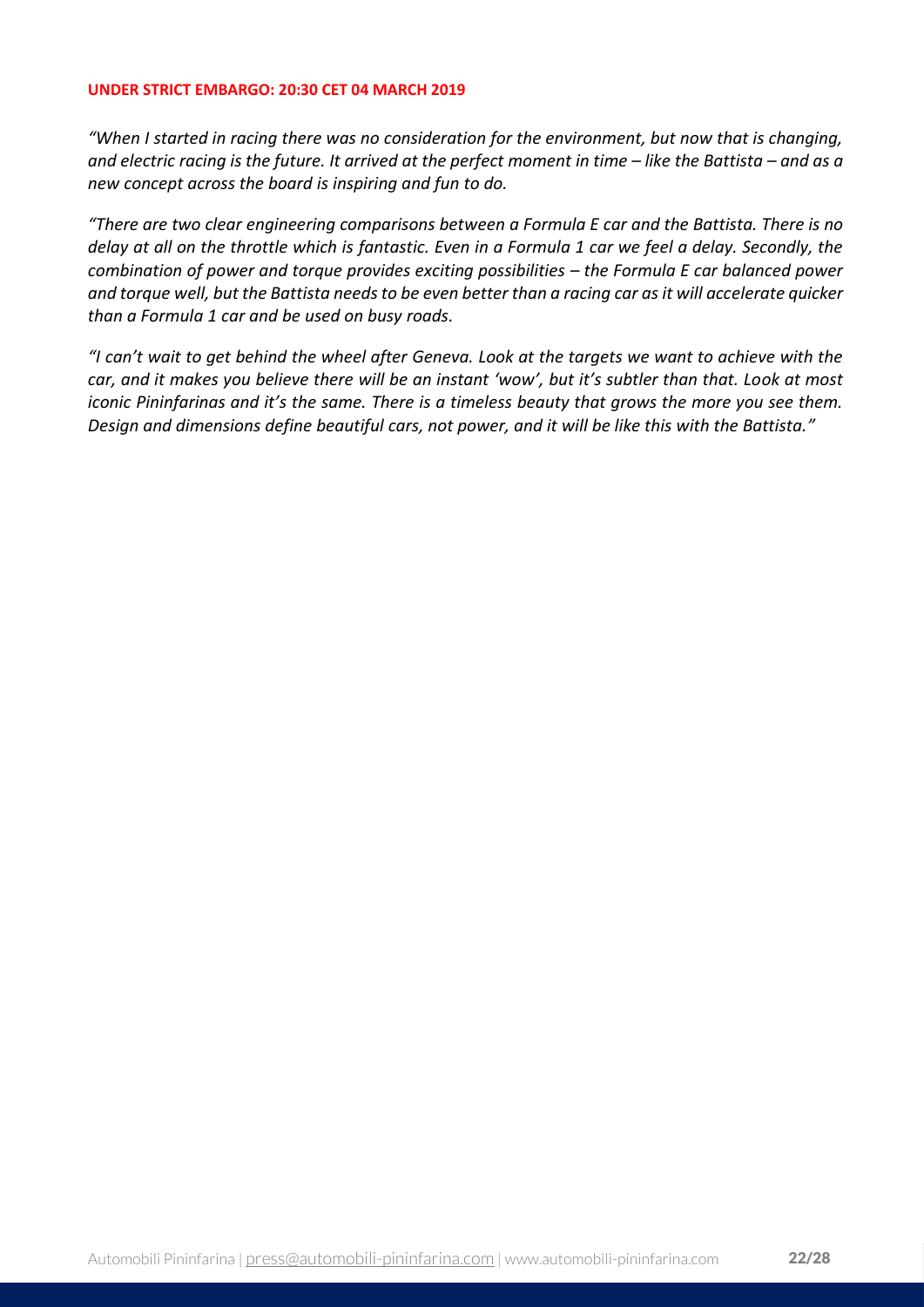## **TEAM WORK: AUTOMOBILI PININFARINA MASTERS ASSEMBLED**

If the 'heart' of Automobili Pininfarina and the Battista is represented by Paolo Pininfarina and his family in Cambiano, Italy at the famous Pininfarina SpA headquarters, then the 'head' of the business sits with an extraordinary line-up of individuals in Munich and Turin who have come together to develop the hyper GT and launch the new luxury car brand.

With their operational headquarters, but as an international group of experts inspired by the challenge of launching a new brand in less than two years, the Automobili Pininfarina team is ideally placed to create a highly desirable and technologically innovative range of cars. The Battista is the calling card that states what the company is capable of and what capabilities electrification can offer to luxury car buyers.

Electrification and autonomy have given rise to many start-ups in recent years, but the team assembled around Automobili Pininfarina and the Battista is unique: the lure of being part of the Pininfarina dream proving evocative and appealing, whilst the blank sheet of paper that an automotive start-up offers providing the catalyst to tempt expertise into the business at such a crucial stage.

Since the brand was announced at the Rome Formula E race in April 2018, the team has incorporated expertise from the likes of Audi and Audi Sport, BMW, Bugatti, Jaguar Land Rover, Lamborghini, Lotus, McLaren, Mercedes-Benz AMG, Pagani, Porsche and Volvo. That expertise has been fundamental to the development and launch of landmark cars such as the AMG One, P1, Porsche Mission-E, Urus, Veyron and Zonda. And joining them in the race-to-road ambition that a 1,900 hp hypercar has to offer is a man who raced on the roads of Rome in April 2018 and who will never forget the days he set the hill-climb record at Goodwood or first lapped the Nürburgring Nordschleife in a Formula 1 car.

## **THE AUTOMOBILI PININFARINA TEAM**

**Michael Perschke, CEO:** Perschke brings with him over 25 years of experience with premium German brands at both headquarter director-level as well as in various market roles. He was the Managing Director of Audi in India and a member of the Management Board of Volkswagen Group Sales India, from 2010 to 2013. In his last assignment, as Director of Strategic Projects - Business Model 4.0, Audi AG, Michael was responsible for assessing new business models and sales initiatives dealing with mobility, digital services and new customer offerings, as well as launching the Audi Sport brand into 35 markets globally. Before that, Michael also held entrepreneurial roles in the automotive and technology sectors. Michael joined Mahindra Group in early 2018 to spearhead the Automobili Pininfarina business plan development and brand launch, and plays an instrumental role in building the team and developing the strategy around the new brand.

**Nick Heidfeld, Test and Development Driver:** With nearly 20 years of top-level motor racing experience to call upon, including 183 Formula 1 races, six 24 Hours of Le Mans entries, and an unprecedented 44 Formula E races, most recently with Mahindra Racing, Nick Heidfeld has confirmed his role as an integral member of the Automobili Pininfarina team. Heidfeld, who has owned and driven numerous performance cars, will be responsible for honing the Battista vehicle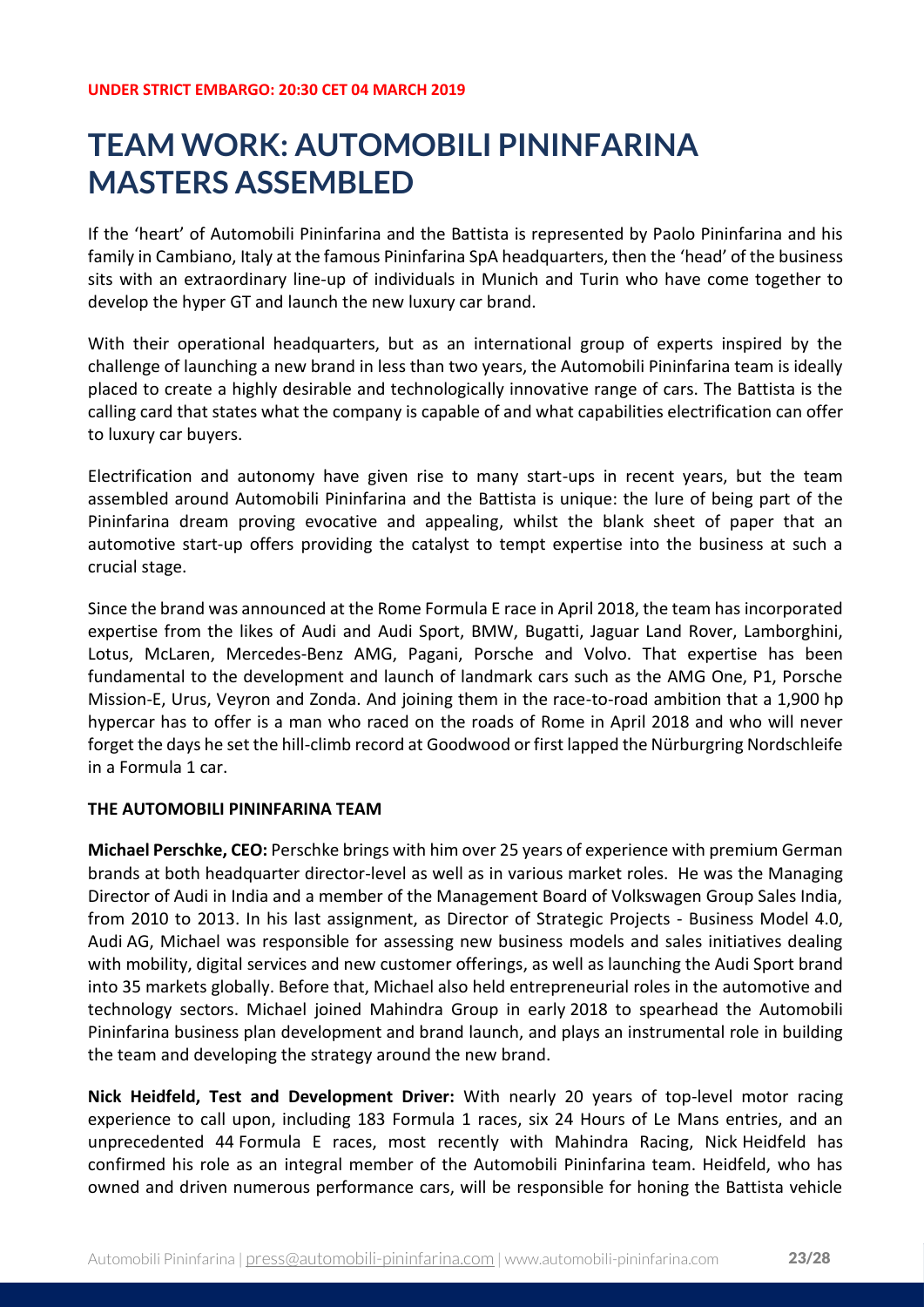dynamics programme, with a clear personal ambition to help develop the most enjoyable electric performance car in the world.

**Luca Borgogno, Design Director:** Prior to joining Automobili Pininfarina, Borgogno led Lamborghini's Turin design studio during the development of the Urus. Borgogno had previously worked within Pininfarina SpA on cars such as the Sergio, and as Design Director for the new brand has defined the Battista design brief against which Pininfarina SpA's experts have delivered.

**Dr. Christian Jung, Chief Technical Officer:** Jung joins as Chief Technical Officer having risen through the ranks of BMW Group in Germany and the USA, and then Porsche AG. Jung moves from California where he was most recently Faraday Future's Senior Director of Electrical Engineering and Platform Strategy. Before that he was Porsche's Director for E-Mobility Systems Design and a leading part of the initial project lead team for the Mission E and additional electrification projects.

**Dr. Peter Tutzer, Senior Technical Advisor:** Tutzer has more than 35 years' experience in the automotive industry and is responsible for the full technical development and packaging of the Battista. He began his career at Porsche, where he was ultimately appointed as Chief Engineer for the company's race car programme. Peter then joined Pagani where he was responsible for the chassis, vehicle layout and packaging of the Pagani Zonda before joining Bugatti where he played an integral role in the engineering and development of the Bugatti Veyron. Responsible for the Veyron's complete car layout – packaging and integration of chassis and aerodynamics – he also managed the car's test and development programme.

**Rene-Christopher Wollmann, Programme Director Sportscars:** Wollmann joined Automobili Pininfarina on March 1<sup>st</sup>, 2019 as Programme Director Sportscars, having risen through the ranks in a strong and varied career at Mercedes-AMG GmbH that culminated in his leadership of the Mercedes-AMG Project ONE hypercar project. Under Wollmann's leadership, the AMG One has been launched at the pinnacle of internal combustion engine hypercar performance, but the potential of combining his experience of the AMG-One with Pininfarina design and the possibilities that electrification brings to hypercars proved too tempting for Wollman to ignore. Having also worked on battery and chassis programmes in his early years at Mercedes-AMG, he is ideally placed to help Automobili Pininfarina deliver a future range of luxury electric cars.

**Dan Connell, Chief Brand Officer:** Connell joined Automobili Pininfarina from Jaguar Land Rover, where he was responsible most recently for leading delivery of the global Marketing Communications and PR strategy behind the successful new Special Vehicle Operations (SVO) and Classic business divisions. Previously Dan has occupied Public Relations roles at Volkswagen, MINI and McLaren Automotive, where he was integral in the global PR and Communications for the launch of the supercar brand and its first car, the award-winning McLaren 12C. Dan now leads a new team at Automobili Pininfarina responsible for global brand strategy, marketing communications, PR and experiential programmes.

**Paolo Dellacha, Chief Product Officer:** Dellacha is responsible for the product definition and development plan of the future range of Automobili Pininfarina sustainable luxury electric cars, with a key focus on defining vehicle technology to meet the desires of the world's most discerning customers. Prior to joining Automobili Pininfarina he spent nearly two decades in computer-aided engineering, specifically testing, engineering and design roles at Ferrari, Maserati and Alfa Romeo. After starting as a vehicle dynamics professional, Paolo lead complete new vehicle development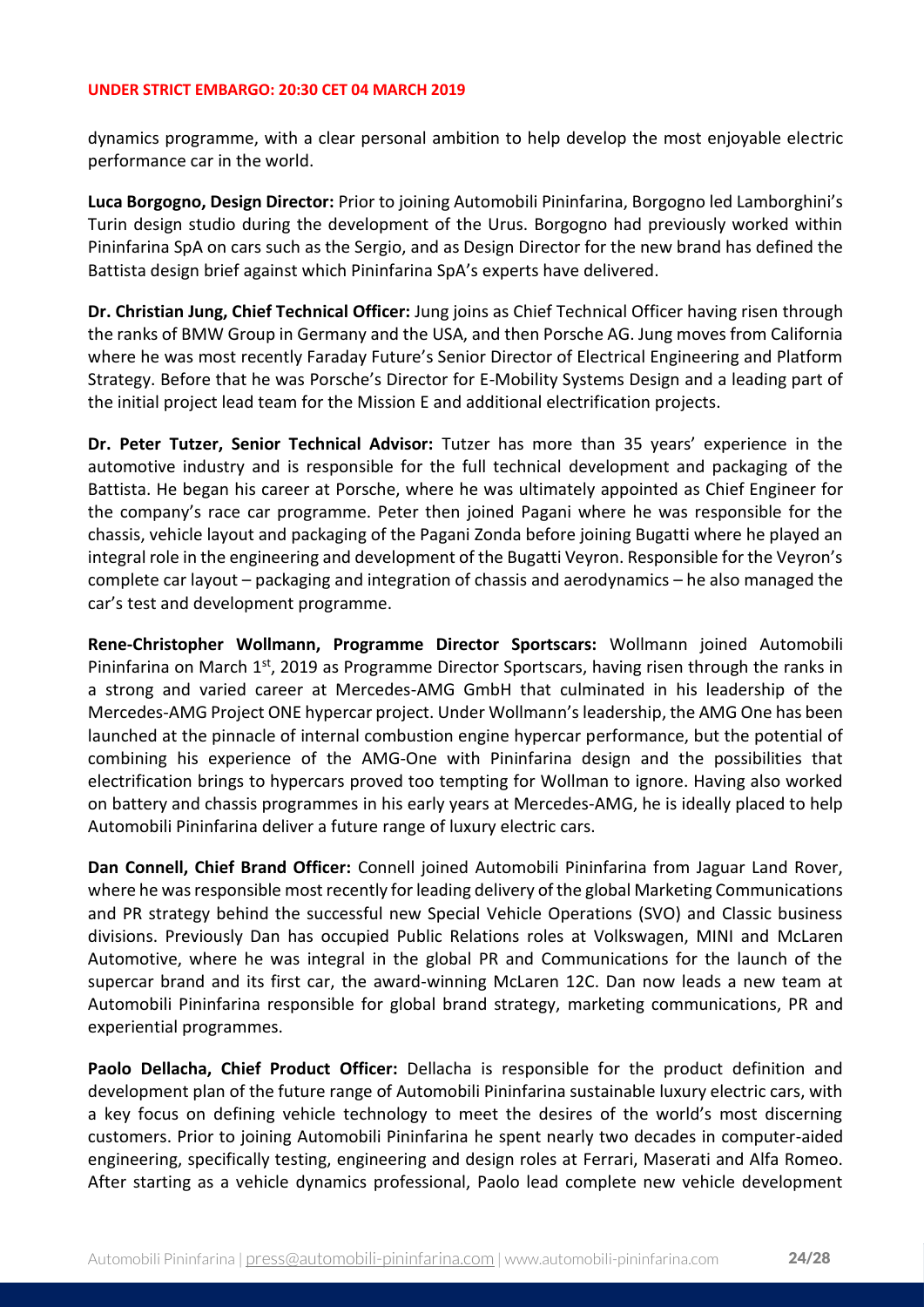programmes and was most recently appointed Director of Vehicle Concept and Architecture of Alfa Romeo and Maserati. Paolo is a published author of automotive technical papers and was part of the team that secured drivetrain and chassis patents for Ferrari.

**Jari Kohonen, Chief Sales Officer:** Kohonen joined Automobili Pininfarina in late-2018 with responsibility for global business development and an initial focus on developing the new retail network, and customer and prospect engagement strategy. He has specific responsibility for all sales, aftersales and network development operations. As a European with significant global experience, most recently at Volvo Cars in China, he joined at the perfect time as Automobili Pininfarina begins to target Europe, the Middle East and Asia following the successful PF0 Battista prototype debut in North America over the summer.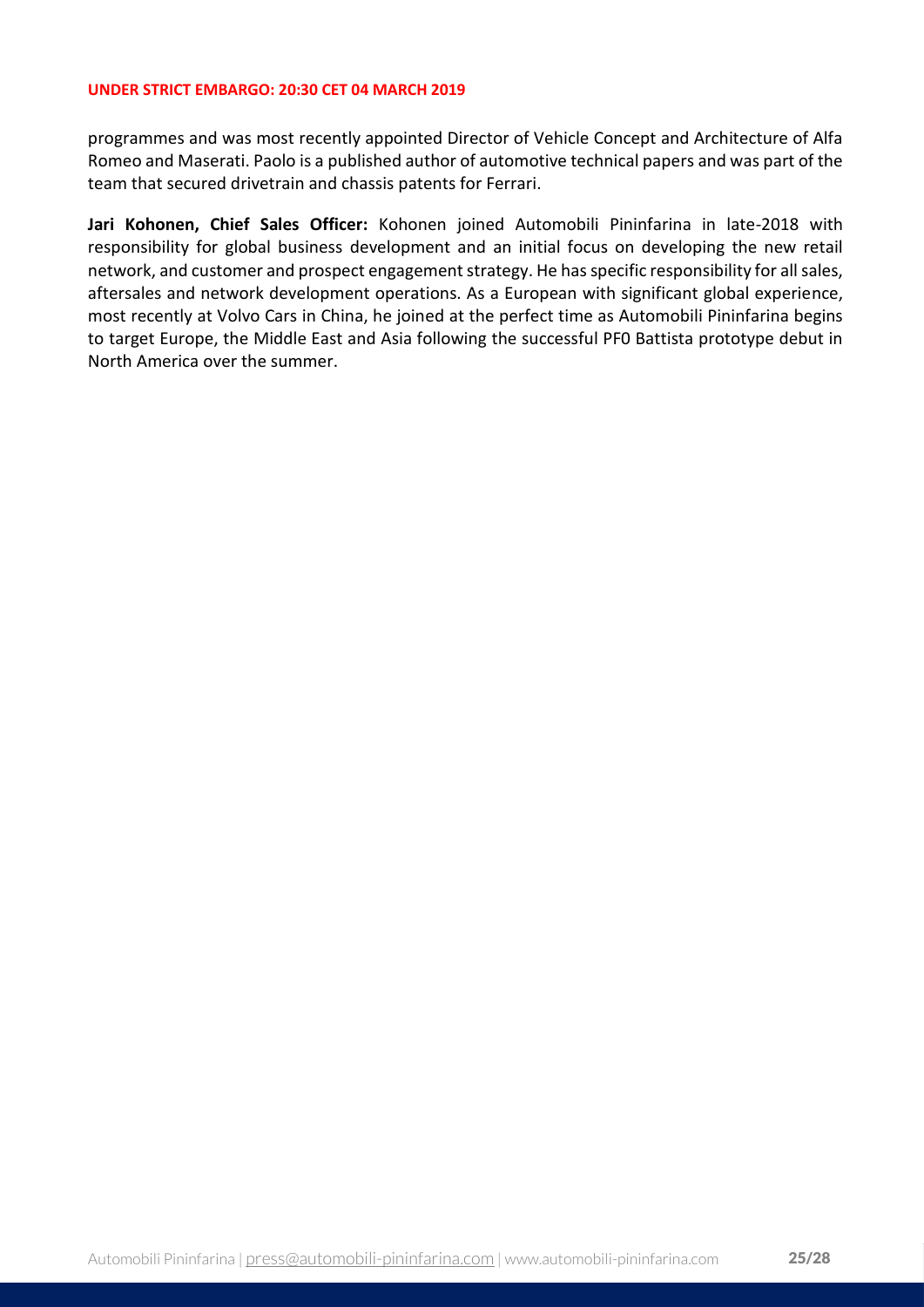## **THE BATTISTA OWNERSHIP EXPERIENCE: DELIVERED TO AUTOMOTIVE CONNOISSEURS THROUGH A NEW GLOBAL NETWORK**

Jari Kohonen, Automobili Pininfarina Chief Sales Officer: "*Our first clients are a mix of new technology adopters and traditional supercar, luxury car and classic car owners. The one thing that we see unites them is that they love the idea of a pure Pininfarina. A proportion have never experienced electric cars but take a new performance car experience as the first benefit, whilst others are already passionate about electric technology and the Battista now allows them to take the first step into hypercar ownership."*

## **FUTURE OWNERS OF BATTISTA**

Automobili Pininfarina has already presented the Battista in PF0 prototype form at over 20 events. Orders have been taken and the brand's first clients are reinforcing early expectations about who will own one of the 150 Battistas.

Initial demand is coming from traditional supercar and hypercar collectors who know Pininfarina well with understandable interest in the driving experience and performance expectations. Early previews are also seeing clients with strong knowledge of car design, with others taking their first step into hypercar ownership. It's clear that many of the cars will be used on the road as the engineers intended, but others will be stored and invested as the first ever pure Pininfarina road car. Battista owners will be drivers and collectors.

The collectors value heritage, design and style, and if they know a car is an innovative performance car then that adds to the collectability. For the drivers, the Battista engineers' efforts and focus will be embraced. So, the next 20 months spent producing a level of technical performance never before seen on the roads will not be wasted on even one of the 150 cars produced.

With the initial prototype PF0 tour of the USA focusing on the New York Tri-state and California regions, there has also been significant interest from technology leaders looking for automotive innovation who had not previously considered internal combustion engine hypercars: the technology promised on the Battista, and the future range of cars, overcoming any prejudice against the impact of high-performance engines.

In client meetings, Automobili Pininfarina found that fewer people than anticipated had experienced an electric car and some remain sceptical over predictable issues such as charging and range. But with an anticipated 450 kms of range targeted, combined with the anticipated use of the car, then charging and range anxieties become almost redundant. Those clients that have owned or driven powerful electric cars are evangelistic and the assumption is that once an owner experiences an electric car they will stay electric day-to-day.

Kohonen said: *"Many of our prospective clients have more than 80 cars, so the Battista needs to offer a variety of experiences if it is to maintain its appeal to every owner. We are lucky in that we can offer something new as a hypercar experience for every one of the 150 customers.*